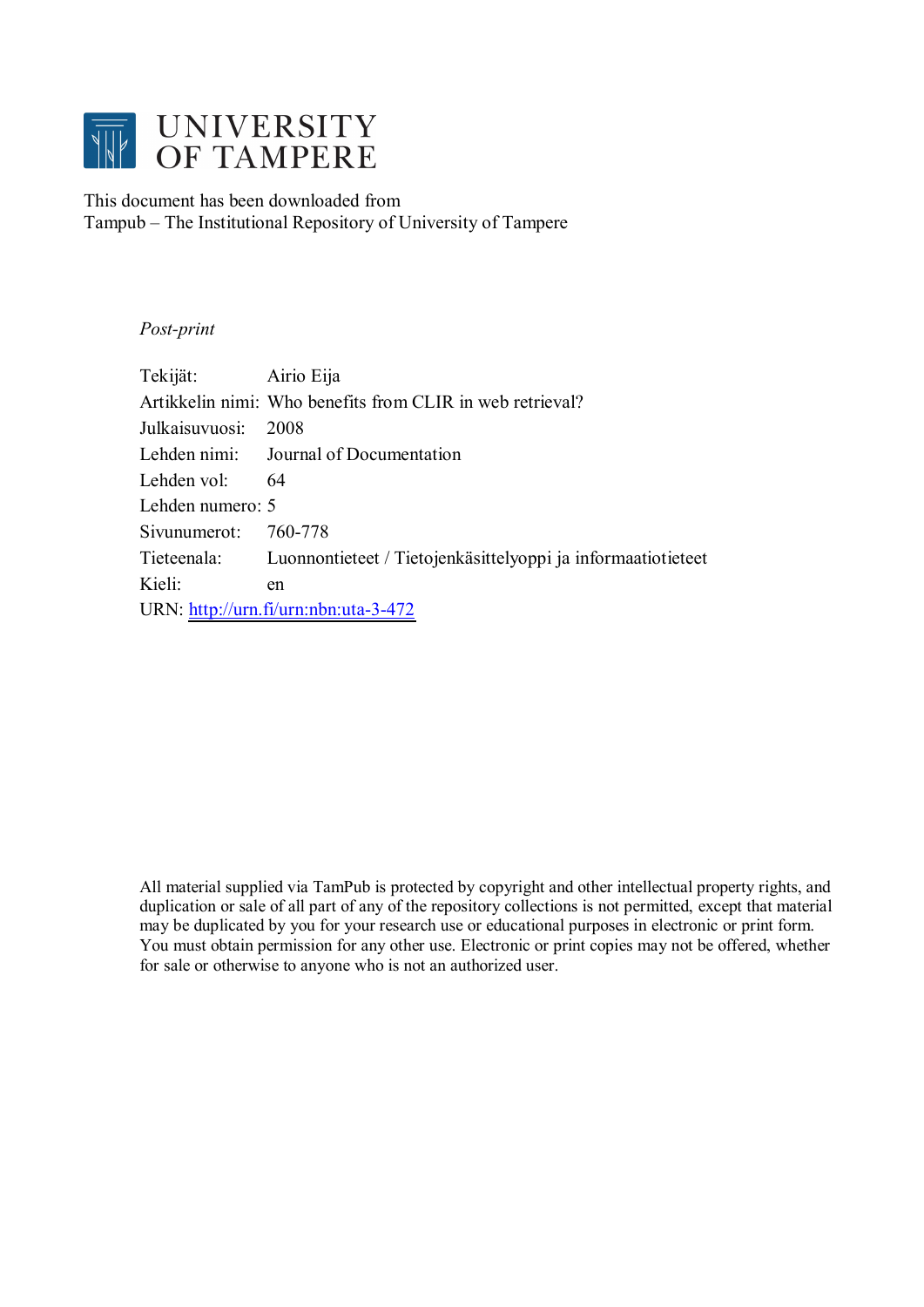## **Who benefits from CLIR in Web retrieval?**

Keywords Cross-language information retrieval, User tests, Web

#### Research paper

## Purpose

The aim of the current paper is to test whether query translation is beneficial in Web retrieval.

#### Design/methodology/approach

The language pairs were Finnish-Swedish, English-German and Finnish-French. We recruited 12-18 participants for each language pair. Each participant performed four retrieval tasks. Our aim was to compare the performance of the translated queries with that of the target language queries. Thus, we asked participants to formulate a source language query and a target language query for each task. The source language queries were translated into the target language utilizing a dictionary based system. In English-German, also machine translation was utilized. We used Google as the search engine.

#### Findings

The results differed depending on the language pair. We concluded that the dictionary coverage had an effect on the results. On average, the results of query-translation were better than in the traditional laboratory tests.

#### Value

This research shows that query translation in Web is beneficial especially for users with moderate and non-active language skills. This is valuable information for developers of CLIR systems.

## **1 Introduction**

The traditional laboratory IR model is based on a test collection and test topics with their binary relevance assessments. Test queries are usually formulated automatically from test topics. The performance of a system or a query is measured by recall and precision. The model is very controlled, enabling easy comparisons across various test situations. However, retrieval systems are designated for human users. Thus, useroriented research is needed besides laboratory tests.

The sizes of the traditional research collections are quite small. Hull asked in 1993 whether experimental results with small collections and short documents are applicable to large collections. He answered that there is no evidence that they would not be, but researchers must be cautious when generalizing specific test result into different environments. (Hull 1993.) The test collection sizes have increased since that, but so have the real world collection sizes. There has been the terabyte track in TREC since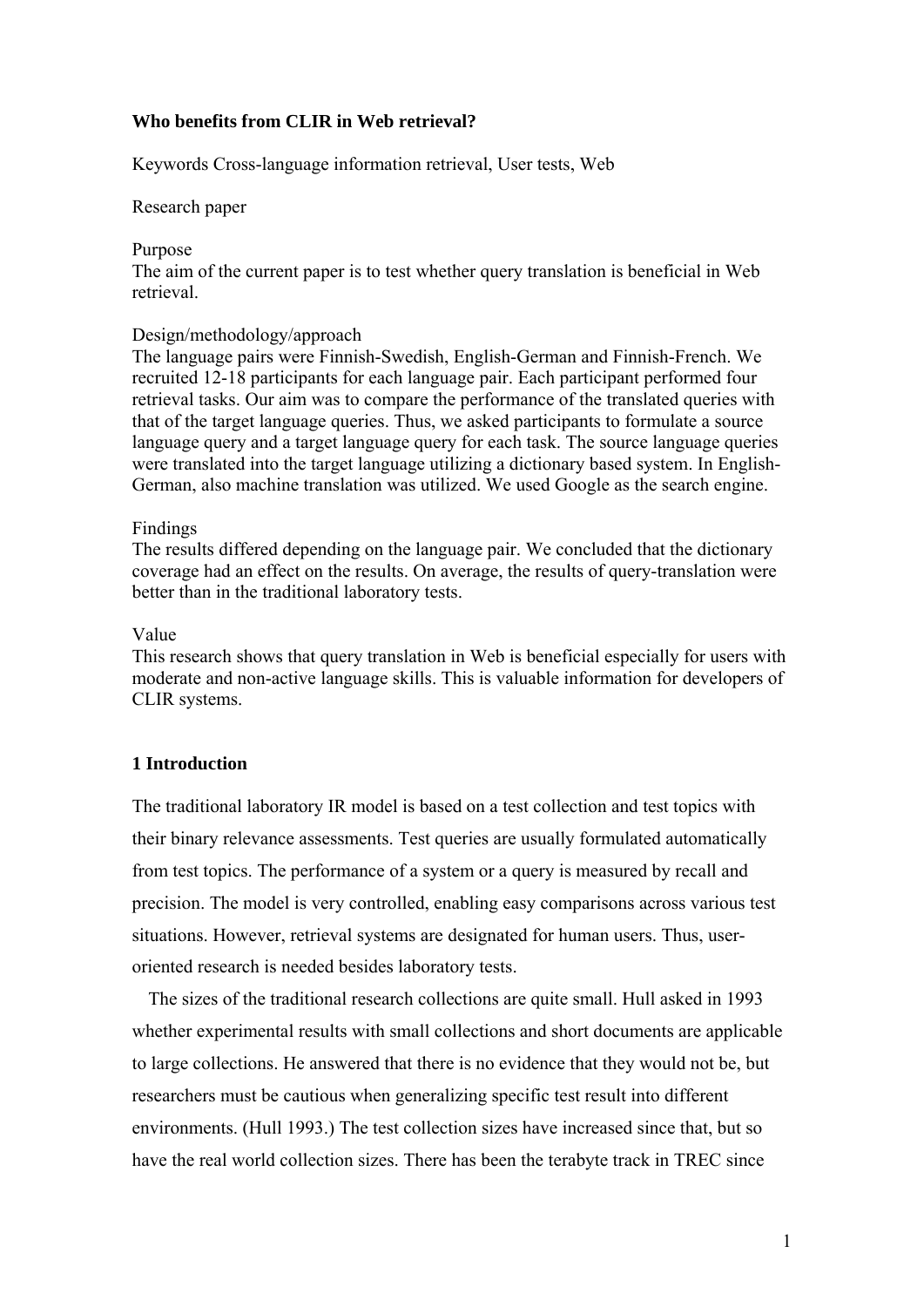2003. The collection, GOV2, contains about 25 million documents (426 GB) from .gov pages (see http://www-nlpir.nist.gov/projects/terabyte/). In 2005, Google claimed to index over 8 billion pages and MSN about 5 billion pages. Gulli and Signorini estimated that the number of the indexable Web pages was at least 11.5 billion in the beginning of the year 2005. (See Gulli & Signorini 2005.) The number of the GOV2 documents is about an eight hundredth part of the number of the Google documents. In addition to the size, diversity characterises the Web. We can ask whether the GOV2 collection really stands for the whole Web: all documents genres as well as languages. English dominates the GOV2 collection, and thus it is not the best possible test collection for non-English retrieval.

Most of the interactive cross-language information retrieval (CLIR) experiments have been performed with test collections (see e.g. iCLEF - interactive track for the Cross-Language Evaluation Forum; Petrelli et al. 2006). There is not much research on the applicability of query translation with large collections, or in connection with existing Web engines. The performance of translated queries compared with target language queries in the Internet has not been tested widely, either.

Ogden with colleagues (1999 and 2000), Capstick with colleagues (2000) and Penas with colleagues (2001) have reported of development of Web-based CLIR systems. Their research has concentrated on operation and interaction of the systems, and they did not perform any user tests concerning the performance of the systems.

This study focuses on possible benefits of query translation in the Web for real users. Query translation (without document translation) might be useful for searchers with good or moderate target language skills: those with poor skills are not able to read the documents. We assume that users with moderate / passive target language skills benefit most of query translation: they are able to read documents, but they might have difficulties in formulating target language queries because of problems with the lexicon and / or the orthography. Query formulation is presumably easier for those with good / active skills, and thus they would not benefit from query translation so much. We have recruited participants with moderate and good target language skills for our user test in order to test whether our assumption is right. There is not much prior research on the usefulness of query translation for users with different language skills, although it is important to identify the potential target group when real CLIR systems are developed.

The structure of this paper is the following: Section 2 discusses research on interactive CLIR and CLIR systems in the Internet. The settings of this test as well as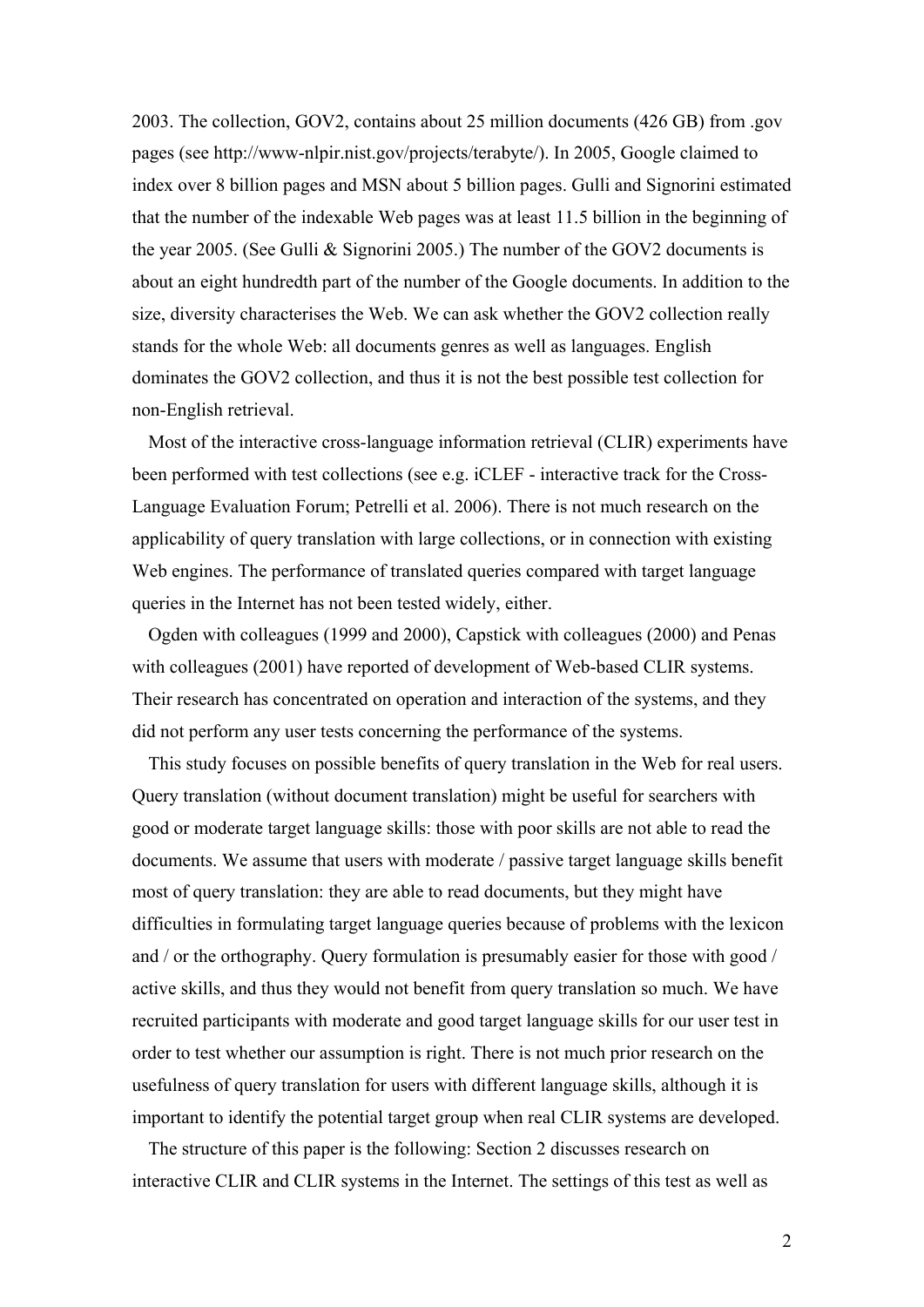research questions are presented in Section 3. Section 4 describes the results and Section 6 contains the discussion and conclusions.

### **2 Previous research**

#### *2.1 CLIR user tests*

Laboratory tests dominate IR and CLIR research, but there are attempts toward interactivity. There has been an interactive track in CLEF (Cross Language Evaluation Forum), iCLEF, since 2001. CLIR user tests were performed also in connection with the CLARITY project (Cross Language Information Retrieval and Organisation of Text and Audio Documents) (Petrelli & al. 2006).

In the first iCLEF, the research task was to compare two CLIR systems regarding their ability to inform the users about the document contents. There were two possible document collections, English and French.

In iCLEF 2002, the research task was to compare two systems differing in at least one of the following aspects: support for document selection, support for query translation or support for query refinement. There were three possible document languages, while topics were available in twelve languages. The purpose was to use the topics in the native language of the searchers. A standard example of instructions was given in order to standardize the experiment conditions. Information was gathered also by standardized questionnaires. The searchers should answer questions at the start of the session, after each topic, when switching systems, and at the end of the session.

Participants of iCLEF 2003 were supposed to concentrate on some of the following aspects: formulating and / or translating the query, refining the formulation and / or translation of the query and identifying foreign-language documents as relevant. The task was to compare two systems, which differ in some of the aspects listed above. If the focus was on query formulation, translation or refinement, the search task consisted in finding as many relevant documents as possible. If the focus was on document selection, the search task consisted of scanning a fixed ranked list of documents and selecting the relevant ones.

In 2004, iCLEF focused on the problem of Cross-Language Question Answering (CL-QA) from a user-inclusive perspective. The task was twofold: 1) how well did the system help users to locate and identify answers to a question, and 2) how well did the interaction with the users help a cross-language QA system to retrieve better answers.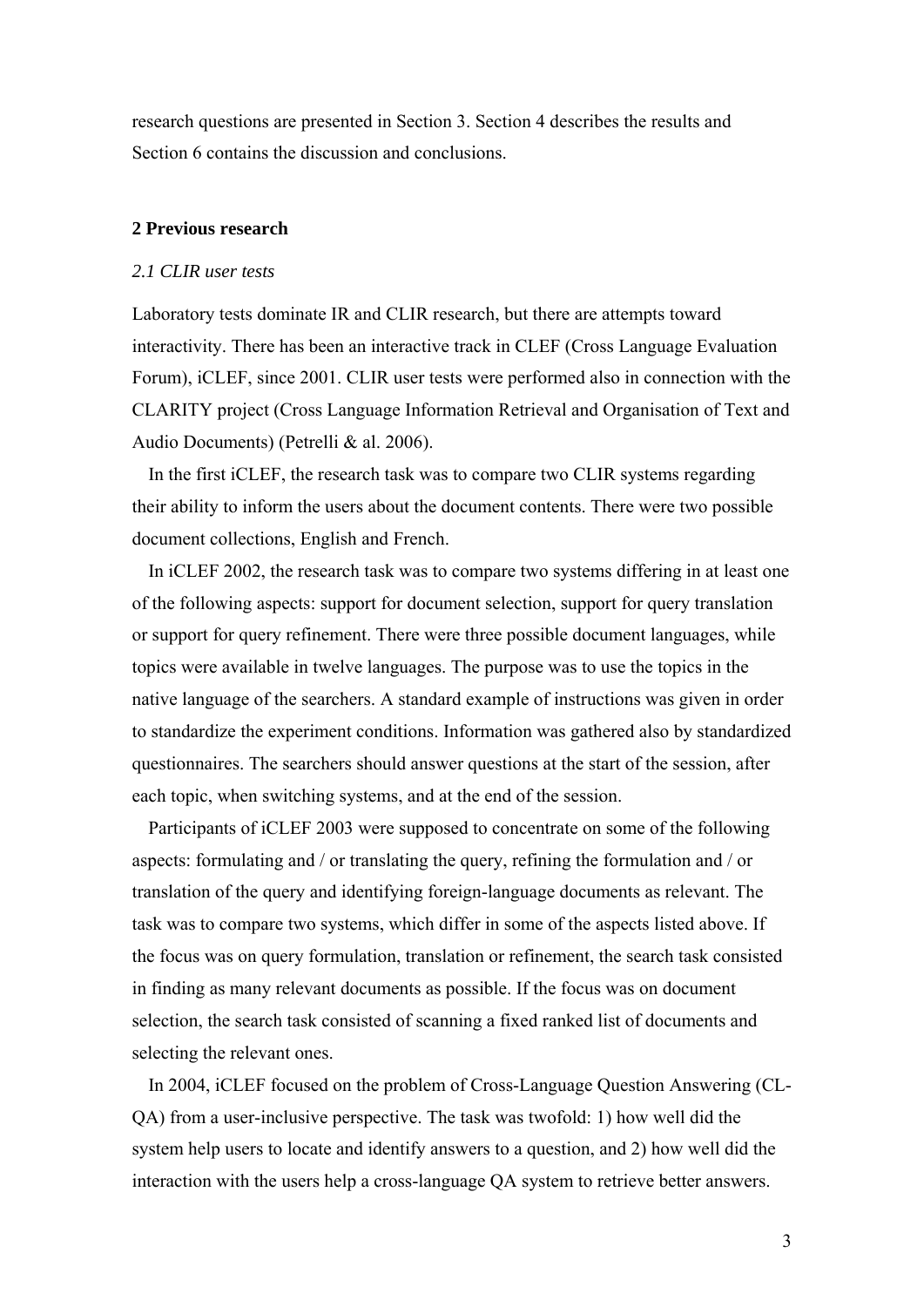The users should belong to either of these groups: searchers with passive language abilities in the foreign language, or searchers with no useful language abilities in the foreign language. The settings in iCLEF 2005 were approximately similar with iCLEF 2004. (iCLEF interactive track for the Cross-Language Evaluation Forum)

Petrelli and colleagues tested in 2006 two kinds of CLIR user interfaces with the Clarity project: a fully delegated interface, where the user types in a query and gets a document list; and a supervised interface, where the user is presented with a list of translations for each query term along with their appropriate back-translations in parentheses. The translations were arranged in columns. The user could de-select translation alternatives and insert new ones before clicking the *search* button. (Petrelli & al. 2006.)

The participants were either students or academic professionals. In the beginning of the tests, participants received a written briefing on the purpose and procedure of the test. They also filled in a questionnaire about personal information (education, age, etc.). Each participant used both of the two interfaces under testing. Users conducted two similar tasks with different interfaces. After each task, they filled in questionnaires concerning their familiarity with the topic, as well as user satisfaction. After the tasks had been completed, the users filled a questionnaire addressing systems comparison: which one was easier to learn and use. (Petrelli  $&$  al. 2006.)

The authors found that users were not interested in, or were not able to, control the query translation steps. Graphical visualisations of the result did not interest them either. Users wanted an interface where they could type in a query and receive a list of relevant documents. (Petrelli & al. 2006.)

Thus, the purpose of both iCLEF and CLARITY user tests has been to test two CLIR systems differing in some aspect. They have not tested the performance of a CLIR system compared with a monolingual system. Both iCLEF and CLARITY user tests have been performed in test collections.

## *2.2 CLIR web search engines*

There is also research on developing a functional cross-language web search engine. Capstick and colleagues presented their cross-language web search engine MULINEX, and Bian and Chen their query and document translation system (MTIR) in 2000 (see Bian & Chen 2000; Capstick & al., 2000).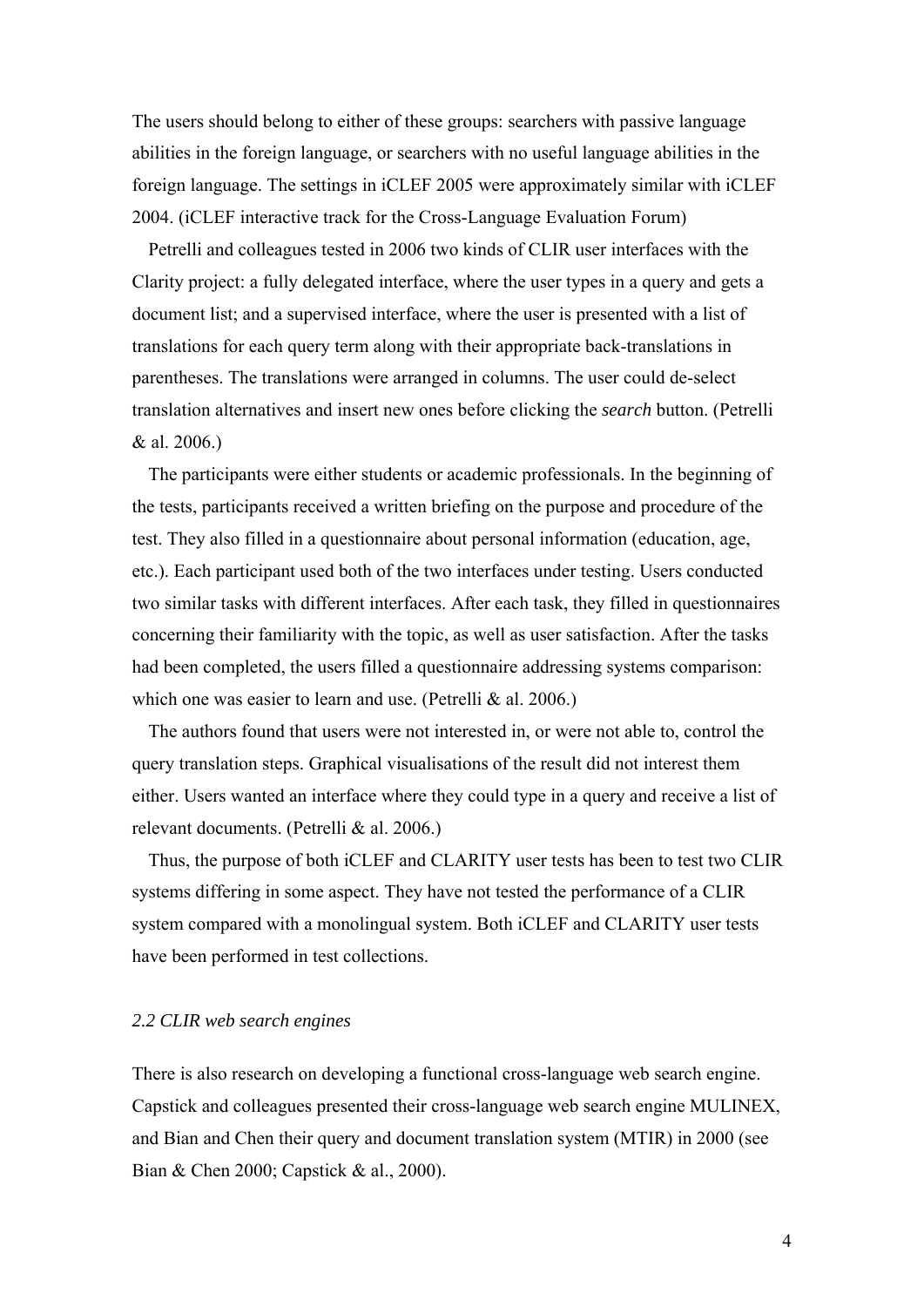In MULINEX, the user types in a query and selects the source language and the target languages from a menu. The query is translated into the target languages, and the translations with back-translations are shown to the user. The user selects desired translation alternatives, and presses the *search* button. The result list contains documents in selected languages sorted by their estimated relevance. For each document, the language, title, URL, size, category and summary are displayed. The summary is presented in the document language, but it can be translated. (Capstick  $\&$ al., 2000, 4-6.)

MULINEX is based on a database containing information about all the documents. A document may be composed of several web pages in a frameset. Queries were translated using bilingual dictionaries. Summaries were translated utilizing a machine translation system. (Capstick & al., 2000, 6-12.)

MTIR utilizes both dictionary based and corpus based approaches in query translation. For proper name searching, they developed a machine transliteration algorithm. For document translation, several applications were developed, for example an analysis module for analyzing the structure of the sentences and a synthesis module for dealing with word insertion, deletion and refinement. (Bian & Chen 2000.)

MULINEX and MTIR differ in many aspects. MTIR handles Chinese-English translation, while MULINEX has more language alternatives. MTIR was developed both for query and document translation. MULINEX translates queries. Summaries are presented in the document language, but they can be translated. (Capstick  $\&$  al., 2000)

#### **3 Test settings and research questions**

The previous section showed that in prior CLIR research, user tests have been performed mainly in test datasets. Systems for query translation in the Web have been created, but their usefulness has not been tested widely. Thus, there is not much research on the applicability of CLIR in the Web.

The main purpose of the current paper is to study whether query translation is advantageous in Web information retrieval for users who are able to read documents written in the target language. We do not handle document selection, because our focus group is able to read and understand retrieved documents. Our focus group consists of users with moderate language skills: they are able to read target language documents, but query modification might be difficult for them. For comparison, we also had active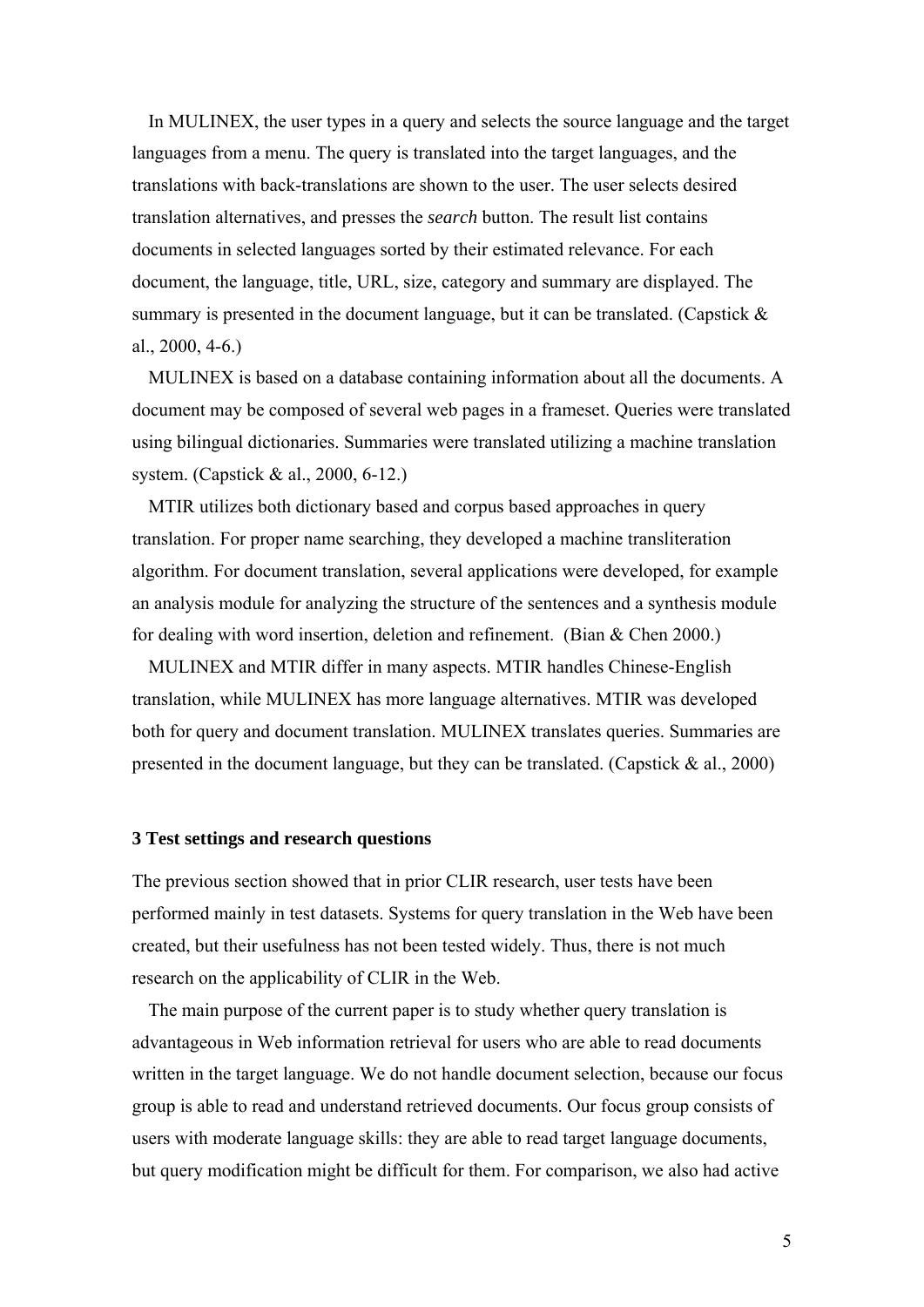target language users among our test persons. Presumably, they do not benefit from query translation very much. Instead, we did not recruit participants with poor target language skills: they might not be capable of reading documents. The participants are detailed in Section 3.3.

We focused on three language pairs: Finnish-Swedish, English-German, and Finnish-French. We had 18 Finnish-Swedish, 12 English-German and 12 Finnish-German participants in our tests. We wanted to simulate a real world retrieval situation. The most authentic option would be to utilize topics created by each participant. On the other hand, result comparison would not be possible in that case. Giving the same topics for each participant would not have been realistic either, because users have differing interests. We concluded to introduce ten search tasks, out of which we asked participants to select four. We asked them to formulate their queries both in the source language (Finnish or English) and in the target language (French, Swedish or German). We translated automatically the source language queries into the target language, and compared the performance of the user formulated target language query with the performance of the translated query to test which one performed better.

## *3.1 Research questions*

Our research questions are the following:

- 1. What is the relative performance of the users' direct querying in the target language vs. the automatically translated target language queries? Which performs better, dictionary based translation or the user formulated target language query
	- a. in Finnish-Swedish user tests?
	- b. in Finnish-French user tests?
	- c. or machine translation, in English-German user tests?
- 2. Does the performance of the translated queries / the target language queries differ significantly in the groups according to
	- a. the language skills?
	- b. the topic domain familiarity?
	- c. the topic vocabulary familiarity?

## *3.2 Test settings*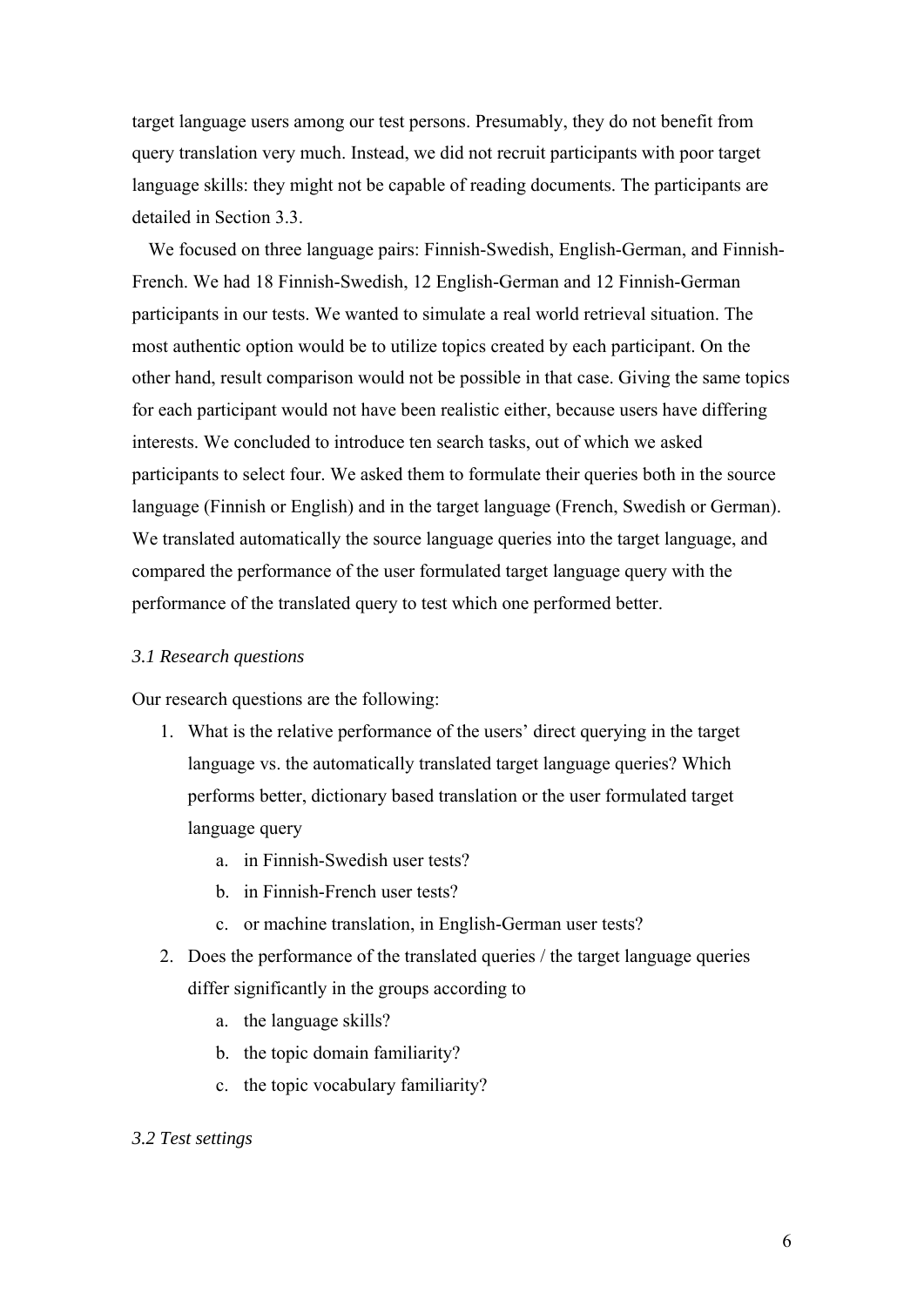We compiled an interface where the user should formulate two queries: one in the source language and one in the target language. The source language query was automatically translated into the target language. By comparing the performance of these two queries – the user formulated target language query and the translated query – we could make conclusions concerning the usefulness of CLIR for the user. The test settings differed from the normal retrieval circumstances: users do not usually formulate two queries per search. The settings were admittedly artificial, but a step towards the real world and the real users compared with the traditional laboratory CLIR tests, where queries are formulated automatically out of topics, standard relevance corpora (often binary) are utilized, and tests are performed in restricted test datasets. In the current test settings, the users formulated their queries themselves, performed retrieval in a real environment (the Web), and evaluated the documents themselves using the multi-graded relevance scale. Thus, this kind of test gives more truthful information about real users and their actions in a realistic environment than the traditional laboratory tests.

The circumstances in a real life IR may vary: the user might have (traditional or electronic) dictionaries in use or not, he / she might use the possible dictionaries or not, and the user might be ready to perform multiple searchers for one topic or not. We did not allow participants to utilize any dictionaries in the test: the aim of CLIR is to help users in query formulation so that no dictionaries are needed, and we wanted to simulate that situation. In addition, those fluent in the target language would hardly use any dictionaries at all. We allowed the participants to perform only one search per one task. If we had allowed more, the participants might have learned vocabulary from the documents retrieved with the translated query. That could have helped the participants to formulate target queries, which would have distorted the test setting. The search topics are described in Section 3.4.

The retrieved lists of both query versions were merged prior to presentation to the user. The system and the interface are described in Section 3.5.

The participants were asked to assess the relevance of the retrieved documents in four-graded relevance scale.

## *3.3 Participants*

We recruited participants among students at the University of Tampere: for Finnish-Swedish and Finnish-French tests students whose mother tongue is Finnish, and for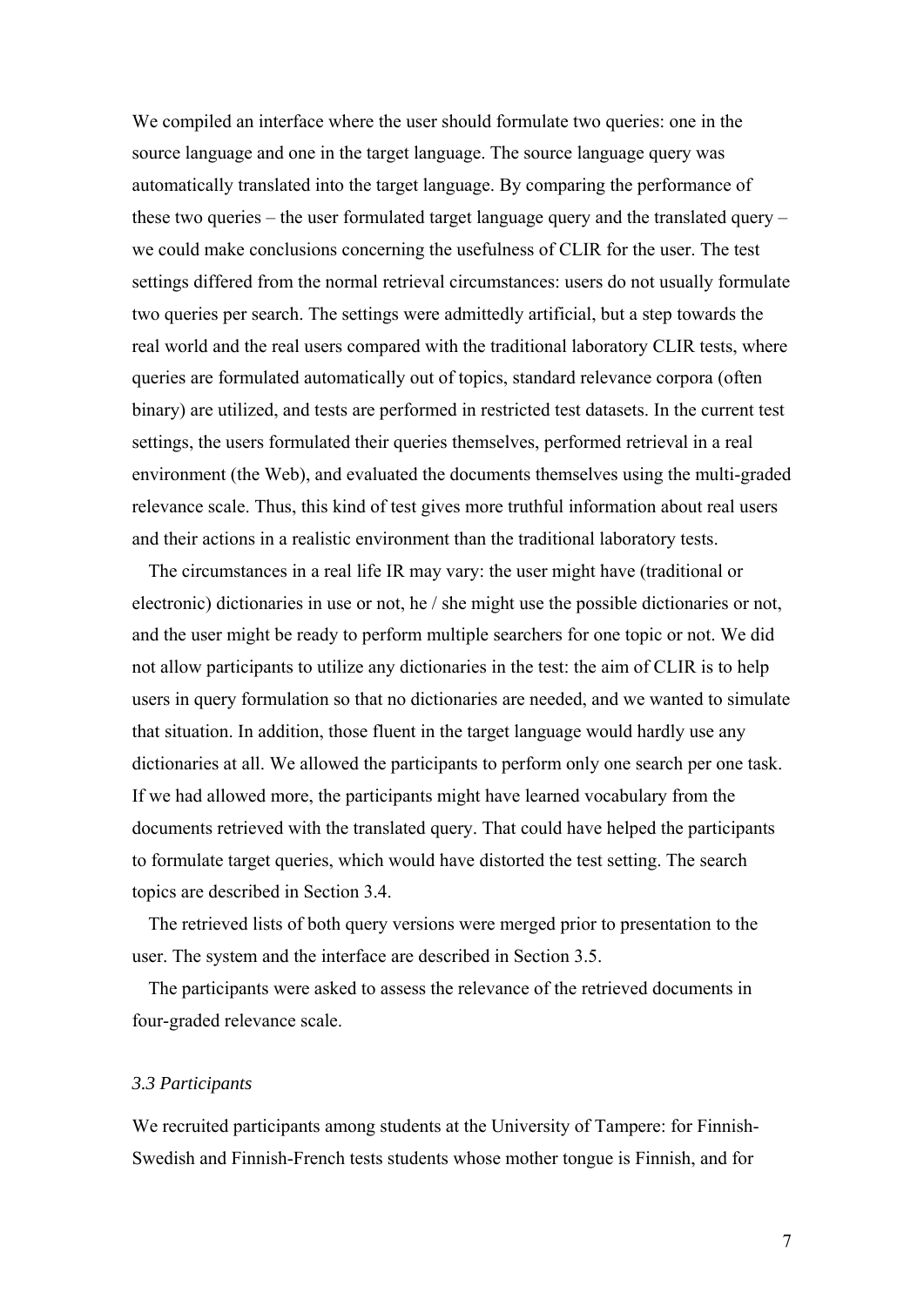English-German students who are fluent in English. We selected participants who have taken a maturity examination in the target language and are able to read texts written in the language. We did not recruit students of information retrieval, because their advanced abilities in query formulation might have affected the results. We asked the participants to fill in a short questionnaire about their background (see Appendix 1).

The Finnish high-school graduation grades are a, b, c, m, e and l in the ascending order. We converted them to numbers 5-10. The high school report grades vary between 5 and 10 as well. In order to evaluate the influence of the language grades on the results of a single participant, we summed the report grades and graduate grades, and classified the sums into *two language grade* groups: 1 point (scores 10-17) and 2 points - (scores 18-20).

The frequency of using the target language affects language skills besides the grades. We interpreted here reading and listening as passive language practice, while writing and speaking were interpreted as active practice. We asked the participants how often they had read or listened the target language during the last two years, and how often the they had spoken or written it (1 - not at all, 2 - a little, 3 - monthly, 4 - much). Target language query construction requires active language skills for good results. We multiplied the active language grade by two, summing the product with the passive language grade, and classifying the sums into two *language use* groups: 1 point (scores 3-6) and 2 points – (scores 7-12).

We calculated the *language skills measure* by summing the *language grade* points with the *language use* points and classifying the sums into two groups: 1- moderate skills (2-3 points) and good skills (4 points).

We recruited 12-18 participants for a language pair and asked each of them to select four search tasks. Thus, we have at least 48 results for a language pair. Participants had 30 minutes for each task. They received a free movie ticket for their participation in the test.

## *3.4 Tasks*

In the simulated work task approach, the participants are given a short, quite open cover story describing a fictive situation leading to retrieval (see Borlund 2000). We presented our participants a short cover story for each topic which motivated them for retrieving documents in the target language. We had ten topics for each language pair (see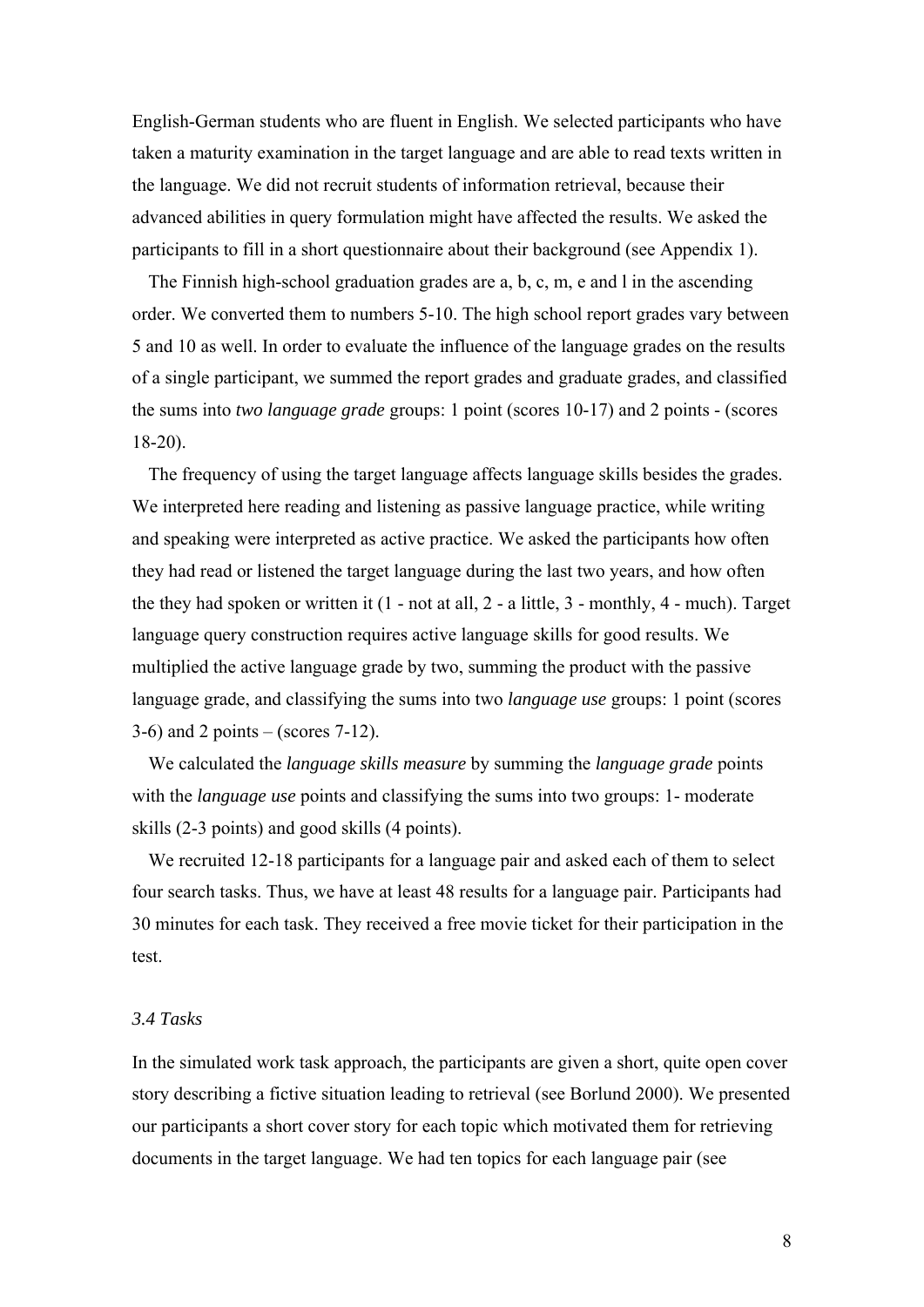Appendix 4 for English-German topics), all concerning quite general matters. Participants were told to select four most interesting among the topics. After performing each task, participants were asked to fill in a questionnaire about their familiarity with the topic subject area and the target language vocabulary concerning the topic (see Appendix 2). Thus, we had two measures for the tasks: *a topic familiarity measure* and *a vocabulary familiarity measure*, which both had three values: 1 - not at all familiar, 2 - a little familiar, 3 - very familiar. After performing all the tasks, we asked the participants to answer question concerning the queries and the assessment process (see Appendix 3).



*Fig. 1.* Process overview of the query translation and evaluation system

# *3.5 Systems and queries*

We used two kinds of query translation systems in the experiments: a dictionary based translation system UTACLIR (developed at University of Tampere), and the publicly available MT system Babelfish. These were incorporated under our experimental CLIR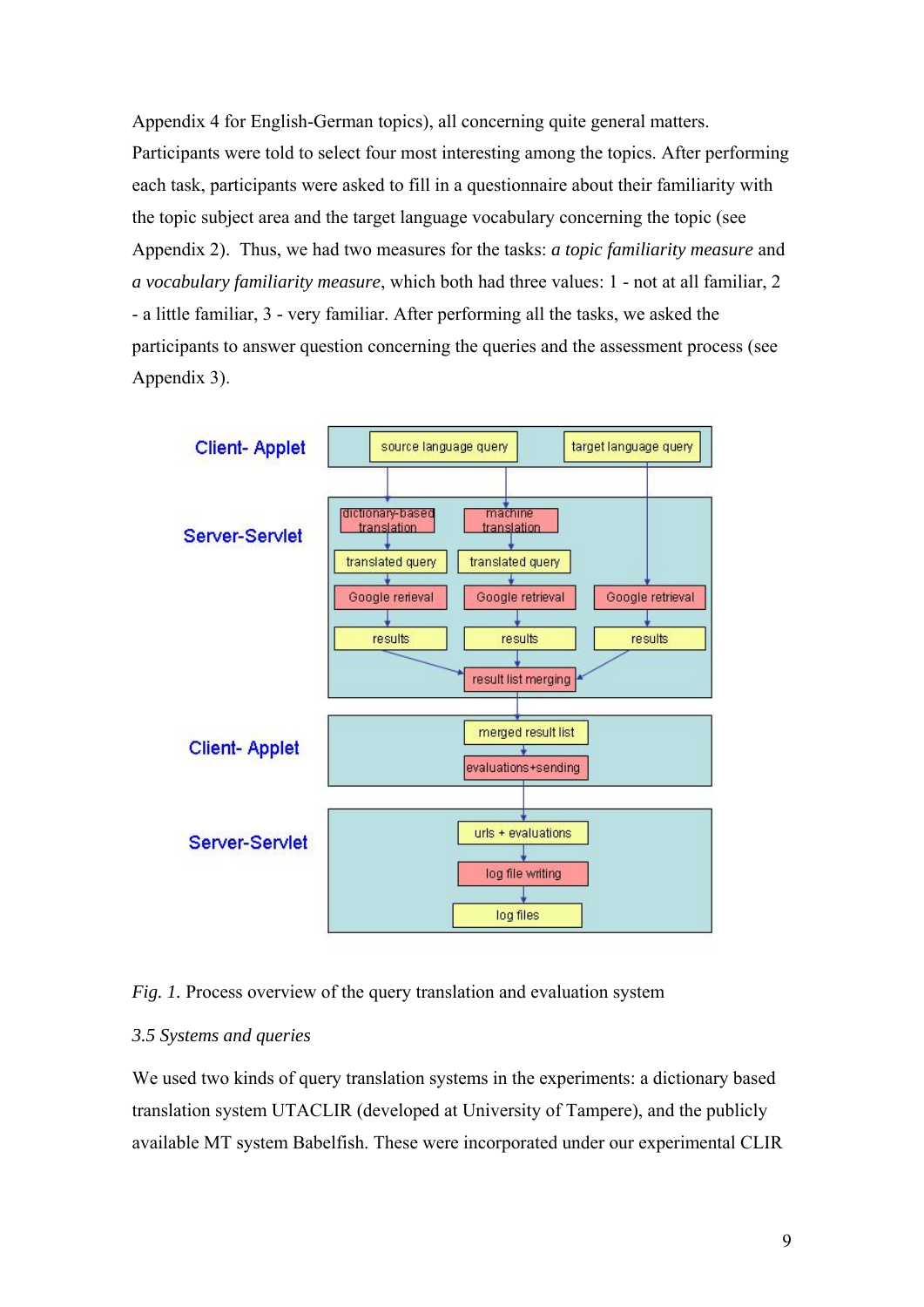interface which also supported direct target language searching. UTACLIR was utilized with all the language pairs and Babelfish with English-German translation.

The UTACLIR framework supports the use of external language resources. First, source language word is normalized utilizing a lemmatizer. Stop words are removed after lemmatization, and non-stop words are translated. Synonyms as well as parts of a compound are enveloped by the synonym operator (which was here converted to an OR operator according the Google syntax). Translated words are lemmatized or stemmed, depending on the target index. Here, we used lemmatization. Last, target stop words are removed. Non-translatable words we added as such in the query. (Airio et al. 2003.) Ngram methods were not utilized because search topics did not contain any typical OOV (out-of-vocabulary) words (proper names, geographical names or special terminology).

The translation dictionaries utilized by UTACLIR were MOT Finnish-Swedish-Finnish dictionary and MOT GlobalDix by Kielikone plc. The Finnish-Swedish dictionary includes 84 000 Finnish entries. GlobalDix is a multilingual dictionary, based on an English core. GlobalDix includes 26 000 Finnish, 30 000 French, 44 000 English and 29 000 German entries (see Kielikone plc).

Hereinafter, we call the user formulated target language query a *target query*, the user formulated source language query a *source query*, the query translated from the source query utilizing UTACLIR an *UTACLIR query*, and the Babelfish translated query a *Babelfish query*.

The queries our participants formulated were typical Google queries: short, consisting mostly of nouns. As Babelfish has been designed for translation of complete grammatical sentences, such keyword lists pose a challenge. We noticed that Babelfish sometimes translated these short queries in an unreliable way. For example, for a query *cycling Germany accommodation* Babelfish gave a translation *einen.Kreislauf.durchmachendeutschland Anpassung*. Thus, we inserted semicolons between the source words before inputting the query to Babelfish, after which Babelfish translated each query word separately: *Radfahren; Deutschland; Anpassung*.

The test system was implemented with the Java servlet technology. The first page of the interface included two boxes: one for the query in the source language, and the other for the query in the target language. When the user had typed in both queries, she / he pressed the *send* button. The queries were sent to the Java servlet which translated the source language query with our dictionary based query translation system UTACLIR (see Airio et al. 2003), and the English-German query also with Babelfish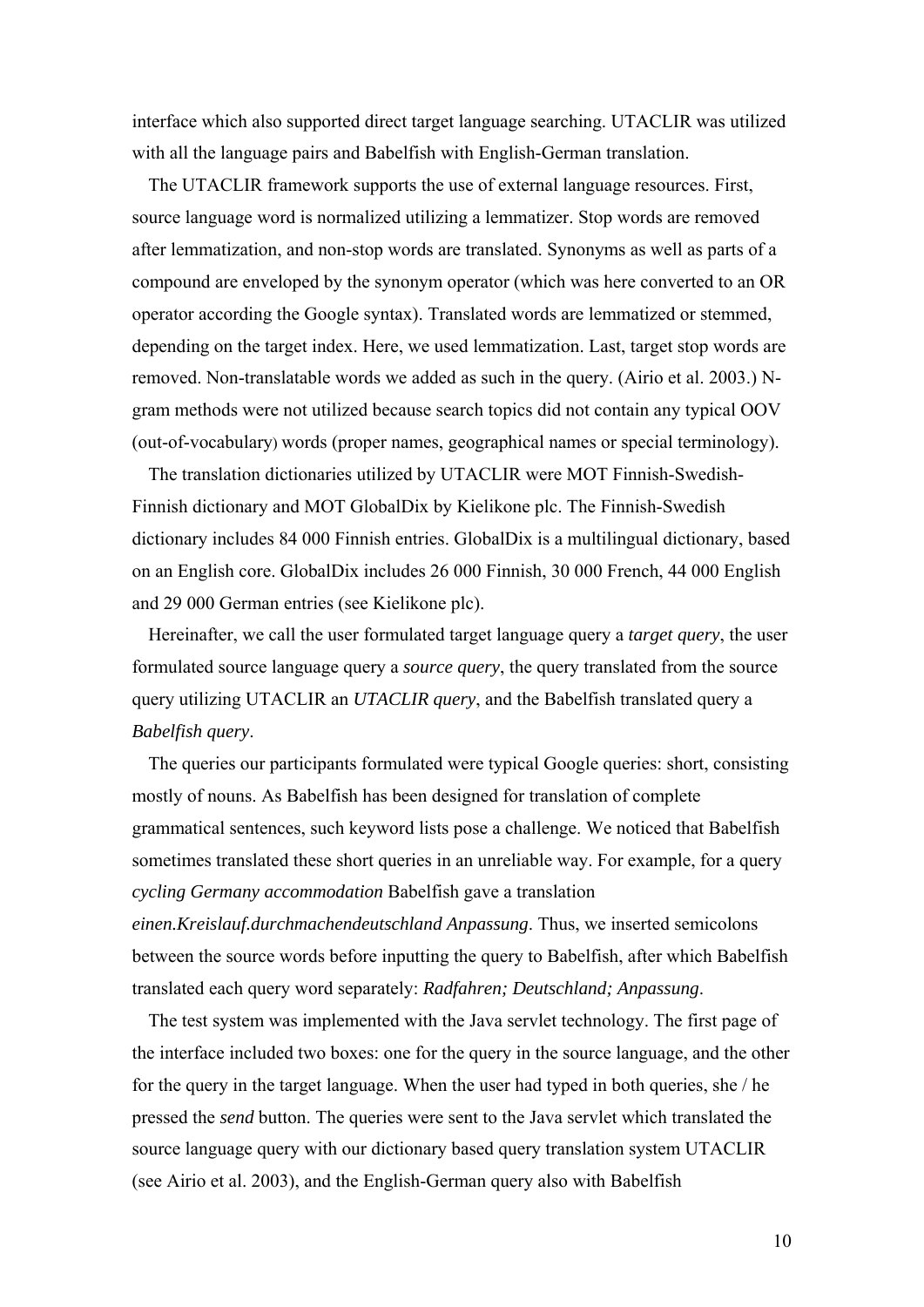(http://babelfish.altavista.com/). Each query in the target language was sent to Google (http://www.google.com/) separately, retrieving two or three Google result lists. (See Figure 1.)

The servlet merged the result lists, taking one from each by turn and removing duplicates. The source list for the first selection was chosen at random. There were two reasons for merging the lists. First, we thought it was fair that test persons did not know or guess the origin of documents: if they would have known, it could have affected their decisions. Second, duplicate documents would have caused problems. In the most ultimate case, the lists could share many documents. In that case, the user would have had to evaluate some documents repeatedly.

The number of documents from each list was at most nine (Finnish-Swedish and Finnish-French) or six (English-German). Thus, the total number of documents in the final result list was eighteen or less. It was less if Google retrieved less than the allowed number of documents in each case. Duplicates were not shown to the user. However, the system kept track on which systems had retrieved each document.

The merged result list, containing menus for making relevance assessments, was sent to the client-applet. When the user had made her / his assessments, she / he pressed the *send* button to effect storing of the assessments. The urls with information on their origin (retrieved by the target language query / UTACLIR translation / Babelfish translation) and relevance assessments were written into a log file.

#### *3.6 Analysis*

The research community has found that the binary relevance scale is not adequate for a real evaluation. Searchers prefer highly relevant documents over marginally relevant, which fact has not been taken into account when binary relevance scale was utilized. (See Sormunen 1994, Järvelin and Kekäläinen 2000, Voorhees 2001, Järvelin and Kekäläinen 2002, Sormunen 2002, Borlund 2000.) In addition, the relevance threshold used in traditional laboratory tests has been very low (see Sormunen 2002). Thus, the non-binary evaluation scale gives a more truthful image of the performance of various systems than the binary scale. We utilized a four-point relevance scale in our test: 0 – not relevant, 0.33 – marginally relevant, 0.66 – quite relevant, 1 – relevant.

Relavance may be interpreted to have evolving and dynamic nature. It is situational and connected with the test person's individual information need (Borlund 2000, 78- 79). Regarding the personal dimensions of relevance, we decided to utilize in our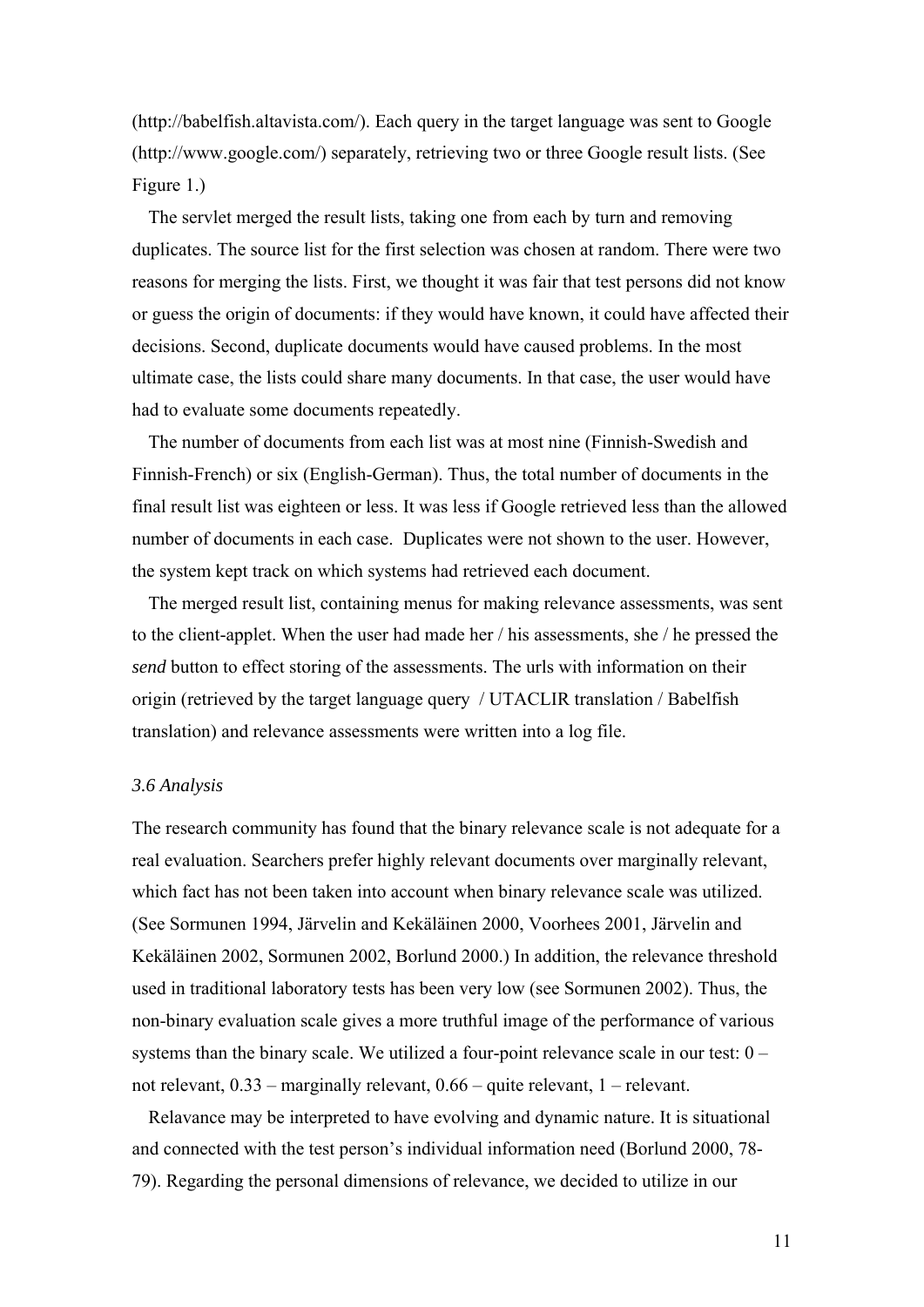calculation the relevance assessments given by each participant, instead of calculating average scores.

Kekäläinen and Järvelin have defined the generalized precision gP in the following way:

$$
gP = \Sigma d \in R r(d) / n
$$

where R is a set of n documents retrieved from a database  $D = \{d_1, \ldots, d_N\}$  and  $r(d)$  are relevance scores of documents, ranging from 0.0 to 1.0 (Kekäläinen and Järvelin 2002).

We restricted the number of retrieved documents nine per a query with Finnish-French and Finnish-Swedish tests and six with English-German tests. We noticed that a result list retrieved with an error-free query (no spelling errors) always included the maximum allowed number of documents. Thus, we utilized values six and nine as *n* in the formula, even if the number of documents retrieved was smaller. Thus we could avoid bias caused by erroneous queries which despite of errors could retrieve one (relevant) document, bringing the best possible precision, while a good query bringing eight relevant documents would achieve a poorer result.

The average generalized precision (with n-values nine and six) over all queries was utilized as the performance measure.

Parametric statistical tests (repeated measures) were performed in order to answer the research question two (see Black 1999, 602). The performance of the target queries, UTACLIR queries (and Babelfish queries) are the within-subject variables, while the groups (the language skills, the vocabulary familiarity and the topic familiarity) are the between-subject variables in the tests.

### **4 Results**

#### *4.1 Participants*

Most of the Finnish-French participants had *good language skills*, while the distribution of Finnish-Swedish and English-German participants was quite even (see Table 1).

Most of the participants in each language pair had no relationship with the target language. Some studied the language at the University, some spoke the language with friends or relatives. Two of the Finnish-Swedish participants had lived in Sweden. We asked the participants whether it was easier to formulate source language or target language queries. All of our English-German participants and most of Finnish-Swedish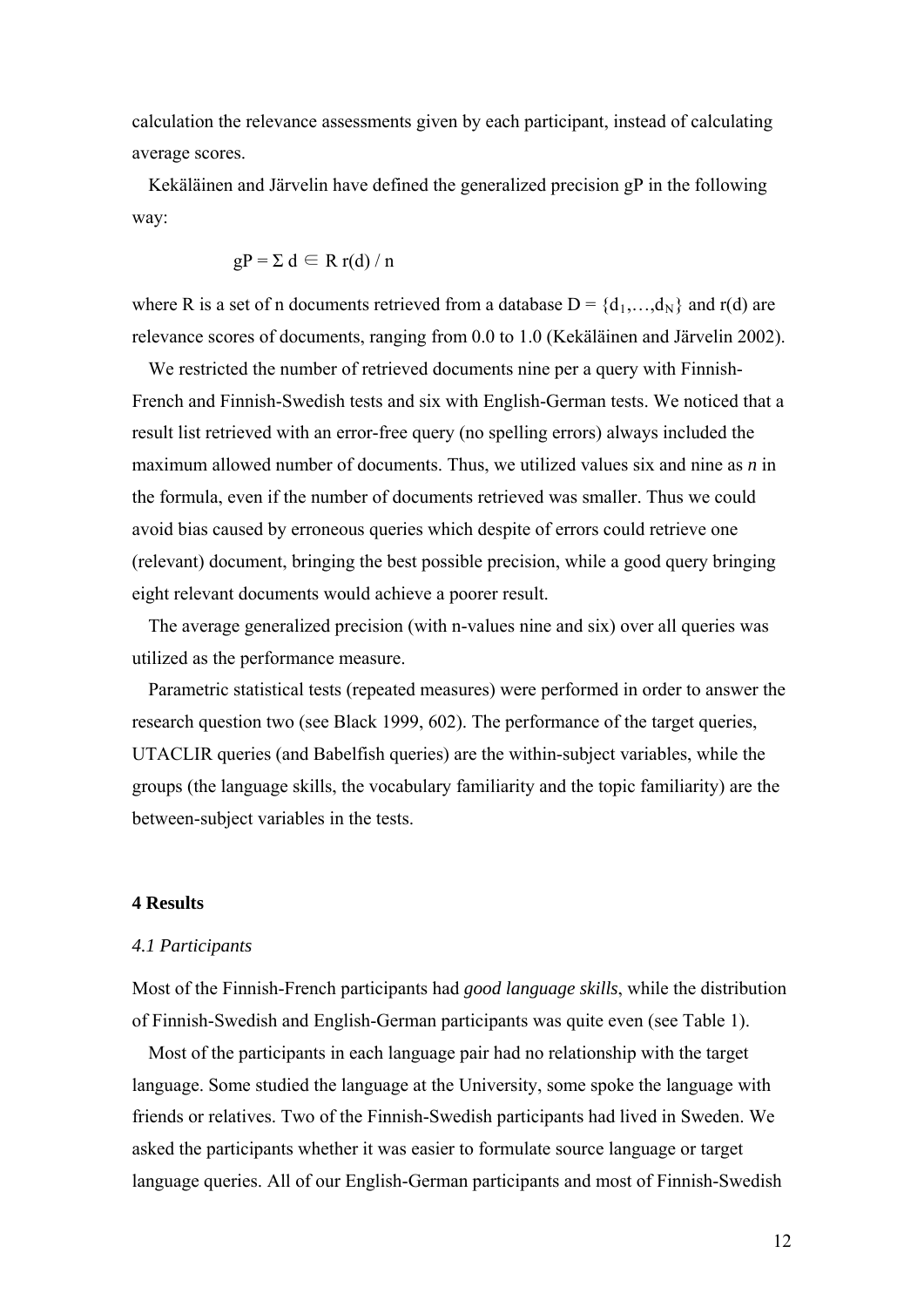and Finnish-French participants thought that query formulation was easier in the source language.

The participants could give none or multiple choices for the rest of the queries. Two of Finnish-French and three of Finnish-Swedish participants mentioned that word inflection caused them difficulties in source query formulation. Some had difficulties in limiting the query.

Remembering target language words or spelling caused difficulties for all the participants except one. Two of the Finnish-French participants did not know whether to use prepositions in queries or not.

|                       | Finnish-Swedish | English-German | Finnish-French |
|-----------------------|-----------------|----------------|----------------|
| Language skills       |                 |                |                |
| moderate              | 10              | 5              | $\mathfrak{Z}$ |
| good                  | 8               | $\overline{7}$ | 9              |
| Relationship with the |                 |                |                |
| target language       |                 |                |                |
| no relationship       | 11              | 6              | 6              |
| University studies    | $\mathfrak{Z}$  | 3              | 4              |
| relatives / friends   | $\frac{2}{2}$   | 3              | 2              |
| has lived in Sweden   |                 |                |                |
| Query formulation     |                 |                |                |
| was easier in         |                 |                |                |
| source language       | 16              | 12             | 11             |
| target language       | $\overline{2}$  |                | 1              |
| Difficult in source   |                 |                |                |
| query formulation     |                 |                |                |
| limiting the query    | 5               | 6              | $\mathfrak{Z}$ |
| word inflection       | 3               |                | $\overline{3}$ |
| Difficult in target   |                 |                |                |
| query formulation     |                 |                |                |
| words                 | 17              | 12             | 12             |
| prepositions          |                 |                | $\overline{2}$ |
| Document evaluation   |                 |                |                |
| scanning through      | 12              | 8              | 5              |
| headings              | 10              | 6              | 5              |
| checking the url      | $\overline{c}$  | $\overline{c}$ | $\overline{2}$ |
| using "find"          | $\overline{3}$  | 3              |                |

*Table 1*. Characteristics of the participants

The participants mentioned four different heuristics when evaluating the documents (see Table 1). The most common was scanning through the document. The second most popular was reading the headings. Some participants checked whether the url of the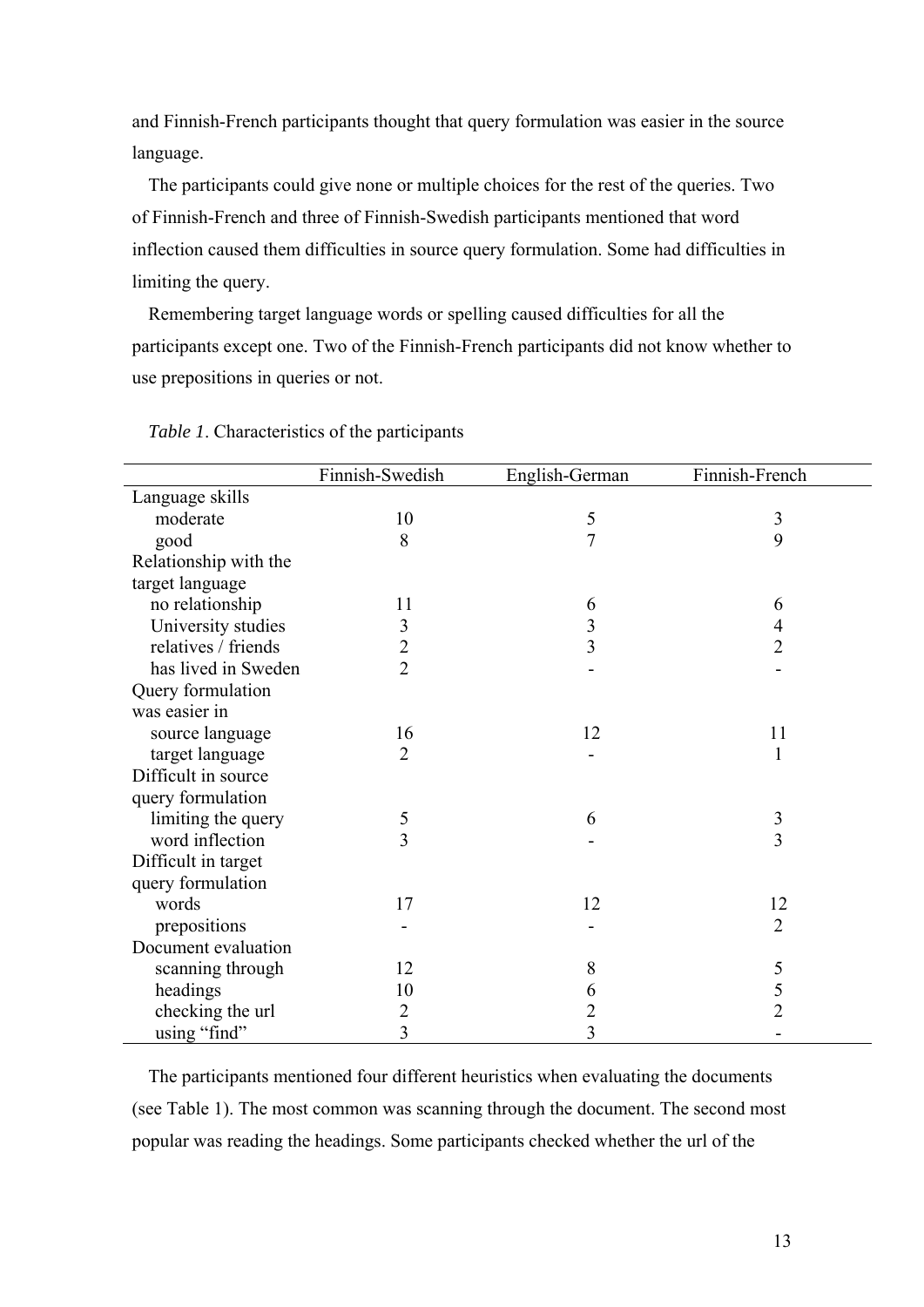document seemed to be reliable, and some utilized the *find* function of the browser to check whether the document included important words.

# *4.2 Tasks*

Each participant performed four tasks. The number of Finnish-French and English-German tasks was thus 48. We had to abandon one Finnish-Swedish task because the participant did not follow the given instructions. Thus, the number of Finnish-Swedish tasks was 71. Among all the language pair groups, the alternative *a little familiar* was the most common when the topic familiarity and the vocabulary familiarity were asked (see Table 2).

|                       | Finnish-Swedish | English-German | Finnish-French |
|-----------------------|-----------------|----------------|----------------|
| Topic                 |                 |                |                |
| 1 not at all familiar | 29              | 12             |                |
| 2 a little familiar   | 37              | 27             | 34             |
| 3 very familiar       |                 | 9              |                |
| Mean                  | 1.7             |                | 1.9            |
| Vocabulary            |                 |                |                |
| 1 not at all familiar | 29              | 10             | 14             |
| 2 a little familiar   | 36              | 32             | 26             |
| 3 very familiar       | 5               | 6              | 8              |
| Mean                  | l.6             | 19             | - 9            |

*Table 2*. Distribution of tasks by the topic familiarity and the vocabulary familiarity

The distribution of performed tasks according to the topic number was not even (see Table 3). Over half of the tasks in all the language groups were covered by three topic numbers.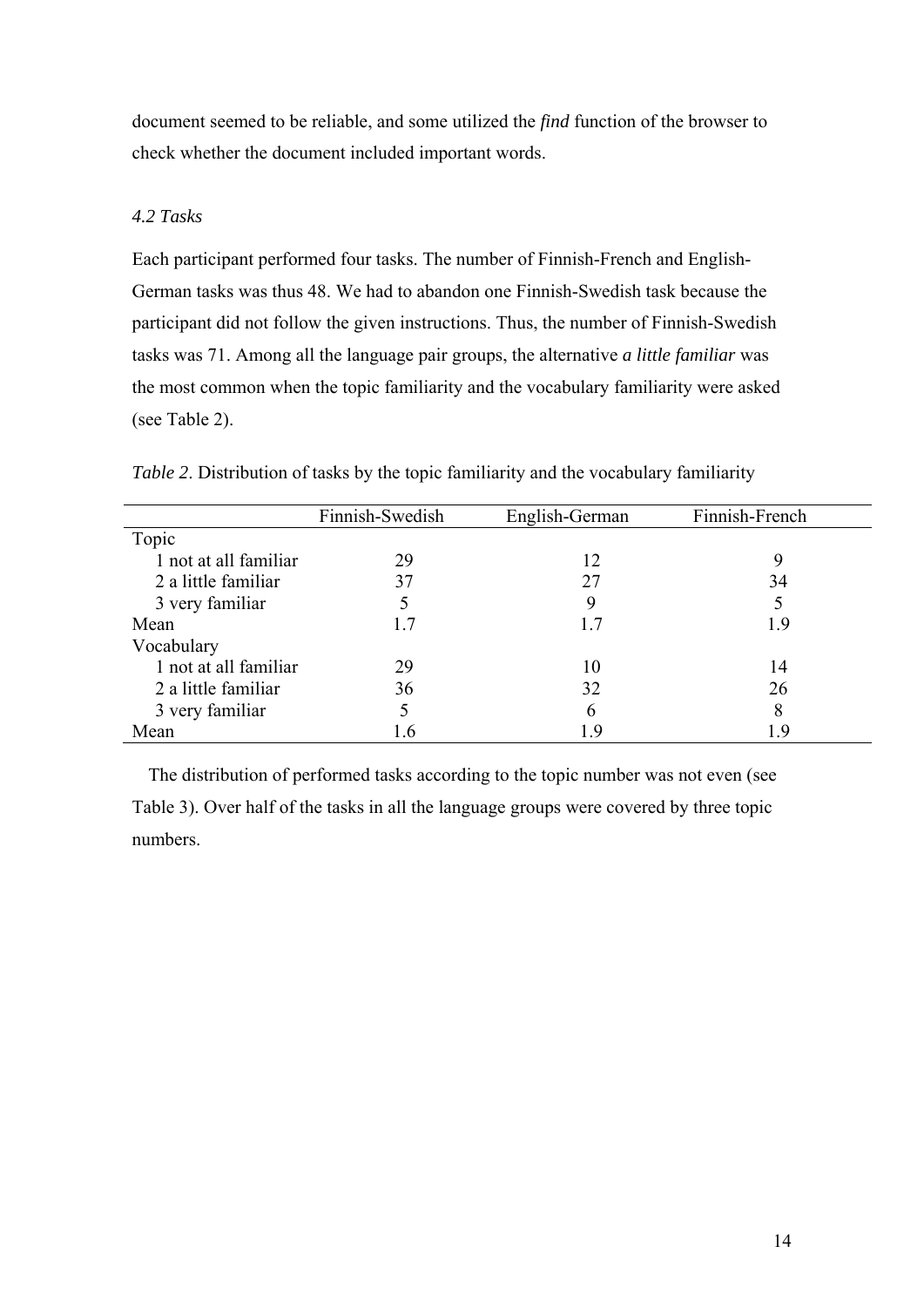|              |                | Number of tasks |                |
|--------------|----------------|-----------------|----------------|
| Topic number | Finnish-French | Finnish-Swedish | English-German |
|              |                |                 |                |
|              |                |                 |                |
|              |                |                 |                |
|              |                |                 |                |
|              |                |                 |                |
|              |                |                 |                |
|              |                |                 |                |
|              |                |                 |                |
|              |                |                 |                |
| 10           |                |                 |                |
| Total        | 48             |                 |                |

*Table 3.* Distribution of performed tasks according to the topic number

The topics selected might have an effect on the performance: some topics are easier producing better results than the others. It might have been possible that the distribution of the topics among the language skills or the topic / the vocabulary familiarity groups was not even. In order to check for the possible effect of topic choice on the results we calculated the contingence coefficient measure between the topic number and each of our metrics. We found one correlation: in the Finnish-Swedish test the correlation between the topic number and the topic familiarity was significant at the 0.05 level - in other words, some of the topics were more familiar to most of the participants than the others. Thus, despite that single correlation, the skills or the familiarity seem not to correlate with topics, i.e. they are not properties of topics but rather properties of the relationship between topics and persons. Therefore we may safely study the effects of the skills or the familiarity on retrieval performance despite the different topic choices by test participants.

## *4.3 Tests*

The average generalized precision of the target queries was 21.8 % in the Finnish-Swedish test, while it was 24.5 % for the UTACLIR queries (see Table 4). Differences between the results are not statistically significant at the 0.05 level. The performances differed significantly  $( $0.05$ ) in the groups according to the language skills and the$ vocabulary familiarity.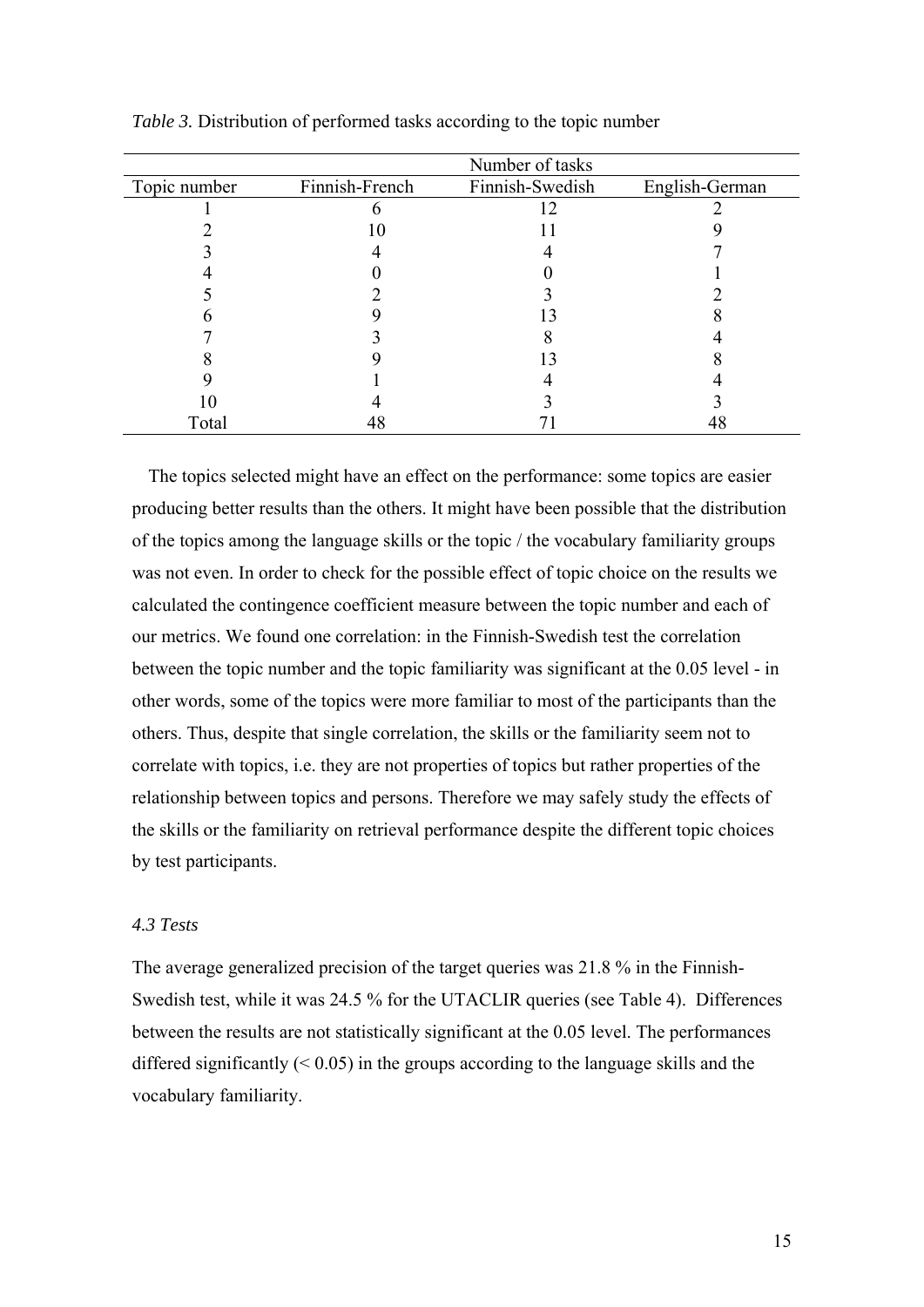|                 | Average generalized precision % |                 |                          |
|-----------------|---------------------------------|-----------------|--------------------------|
|                 | target queries                  | UTACLIR queries | Babelfish queries        |
| Finnish-Swedish | 21.8                            | 24.5            | -                        |
| English-German  | 26.1                            | 32.5            | 29.0                     |
| Finnish-French  |                                 | 69              | $\overline{\phantom{0}}$ |

*Table 4*. Average generalized precision of the Finnish-French, Finnish-Swedish and English-German tests

In the English-German test, the average generalized precision of the target queries was 26.1 %, for the Babelfish queries 29.0 % and for the UTACLIR queries 32.5 % (see Table 4). Differences between the results are not statistically significant at the 0.05 level. The performances differed significantly (< 0.05) in the groups according to the topic familiarity.

In the Finnish-French test, the average generalized precision of the target queries was 33.7 % and that of the UTACLIR queries was 16.9 % (see Table 4). Differences between the results are statistically significant at the 0.05 level. The performances differed significantly  $( $0.05$ ) in the groups according to the topic familiarity and the$ vocabulary familiarity.

#### *4.4 Finnish-Swedish performance*

In the Finnish-Swedish test, two of the between-subject factors were significant: the language skills and the vocabulary familiarity. We do not consider here the effect of the topic familiarity, because it correlated with the topic numbers.

When the participants were classified into two groups according to the *language skills*, the average generalized precision of the UTACLIR queries in the groups was almost the same (23.5 % and 25.7 %, see Table 5). The average generalized precision of the target queries for those in the group with *moderate skills* was 12.8 %, while it was 33.5 % for the group with *good skills*. Thus, for those who belonged to the group *moderate skills*, query translation was beneficial, while it did not help the participants in the group with *good skills*.

The *vocabulary familiarity* seemed to correlate both with the results of the target queries and the UTACLIR queries: the more familiar the vocabulary, the better results (see Table 5). The groups were not even, however: the group *very familiar* with the vocabulary included only five query pairs. Thus, there may be some impact of coincidental factors.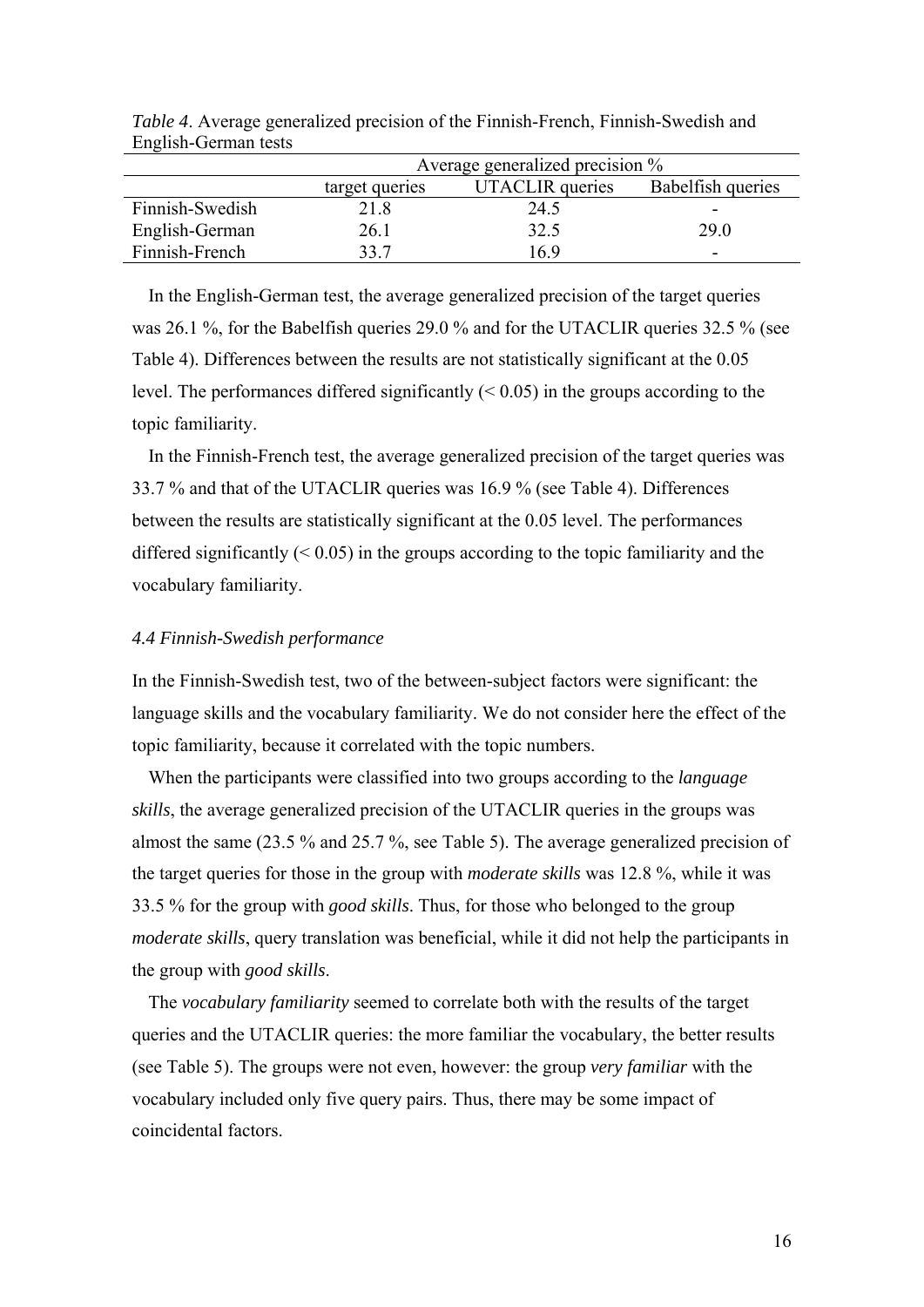| sus per metors with significant error on the performance universites |                                 |                        |  |
|----------------------------------------------------------------------|---------------------------------|------------------------|--|
|                                                                      | Average generalized precision % |                        |  |
|                                                                      | target queries                  | <b>UTACLIR</b> queries |  |
| Language skills                                                      |                                 |                        |  |
| moderate                                                             | 12.8                            | 23.5                   |  |
| good                                                                 | 33.5                            | 25.7                   |  |
| Vocabulary familiarity                                               |                                 |                        |  |
| not at all familiar                                                  | 14.4                            | 19.8                   |  |
| a little familiar                                                    | 18.9                            | 26.3                   |  |
| very familiar                                                        | 74.8                            | 35.8                   |  |

Table 5. The average generalized precision of the Finnish-Swedish test by betweensubject factors with significant effect on the performance differences

We calculated the average performance for each topic. There were three topics where the UTACLIR queries outperformed the target queries. Many of the target queries for these topics were defective: the participant did not remember the Swedish words or made spelling errors. The reasons for the poor performance of the UTACLIR queries seemed to be mostly due to UTACLIR compound handling. UTACLIR translates compounds as whole, if they are included in the dictionary. It breaks untranslatable compounds into the constituents and envelopes the translations of the parts with the synonym operator, which was here converted to the OR operator. Many queries included untranslatable compounds, which caused much noise.

## *4.5 English-German performance*

In the English-German test, both the UTACLIR queries and the Babelfish queries outperformed the target language queries (see Table 4). We can thus imply that query translation was beneficial (but not statistically significantly).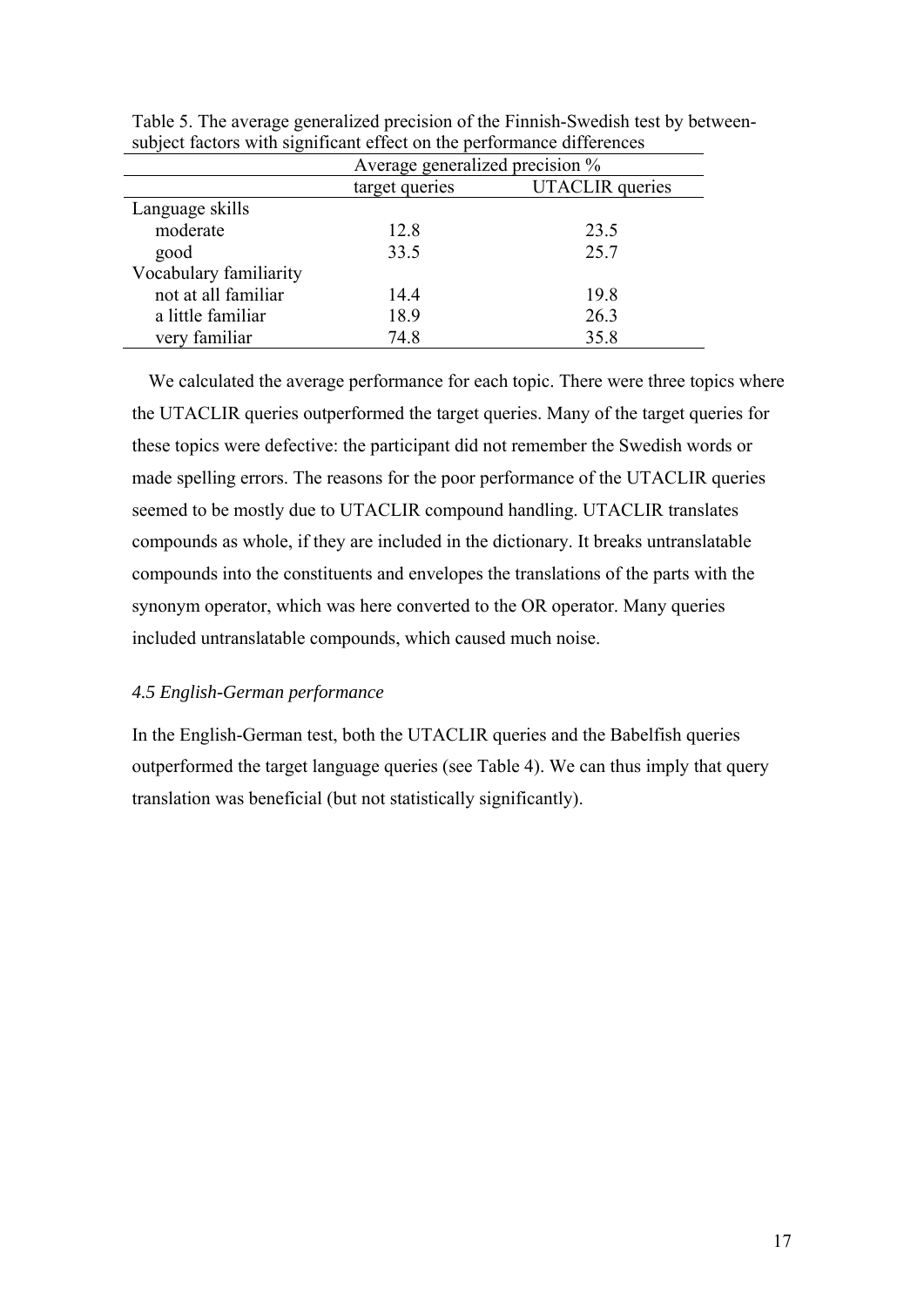| Average generalized precision % |                |                        |                   |
|---------------------------------|----------------|------------------------|-------------------|
|                                 | target queries | <b>UTACLIR</b> queries | Babelfish queries |
| Language skills                 |                |                        |                   |
| moderate                        | 18.3           | 37.8                   | 35.3              |
| good                            | 31.7           | 28.8                   | 24.6              |
| Topic familiarity *             |                |                        |                   |
| not at all familiar             | 15.7           | 32.4                   | 21.7              |
| a little familiar               | 34.2           | 36.0                   | 35.4              |
| very familiar                   | 16.0           | 22.2                   | 19.7              |
| Vocabulary                      |                |                        |                   |
| familiarity                     | 3.3            | 18.3                   | 36.1              |
| not at all familiar             | 31.1           | 37.7                   | 30.4              |
| a little familiar               | 38.0           | 28.7                   | 10.2              |
| very familiar                   |                |                        |                   |

Table 6. Average generalized precision of English-German test by the between-subject factors

\* Significant effect at the 0.05 level on the performance differences

In the English-German test, only the *topic familiarity* had a significant effect on the performance differences between the target / UTACLIR / Babelfish queries. The participants *not at all familiar* with the topic got better result with the translated queries than with the target query, which is reasonable. Those who were *a little familiar* got as good results with all the queries. The results of the participants *very familiar* with the topic are confusing: they got poor results with the target queries. Some target queries in this group were defective (for example only one word *rauchen*, *to smoke*, was used as query word for the task number eight) and some included spelling errors, which explains the result.

We had a closer look at the results according to other two between-subject factors, the language skills and the vocabulary familiarity as well, even if they did not have any significant effect on the performance differences. The performance of the target queries was much worse than that of the UTACLIR queries and the Babelfish queries for the participants with *moderate language skills*. The participants with *good language skills* got better results with the target queries than with the UTACLIR queries and Babelfish queries, but the differences were small.

The participants who were *not at all familiar with the vocabulary* got exceptionally poor results with the target queries: many words were missing from the queries and there were a lot of spelling errors. They benefited much from query translation, because the results of the UTACLIR queries and the Babelfish queries were much better than that of the target query. The participants who were *a little familiar with the vocabulary*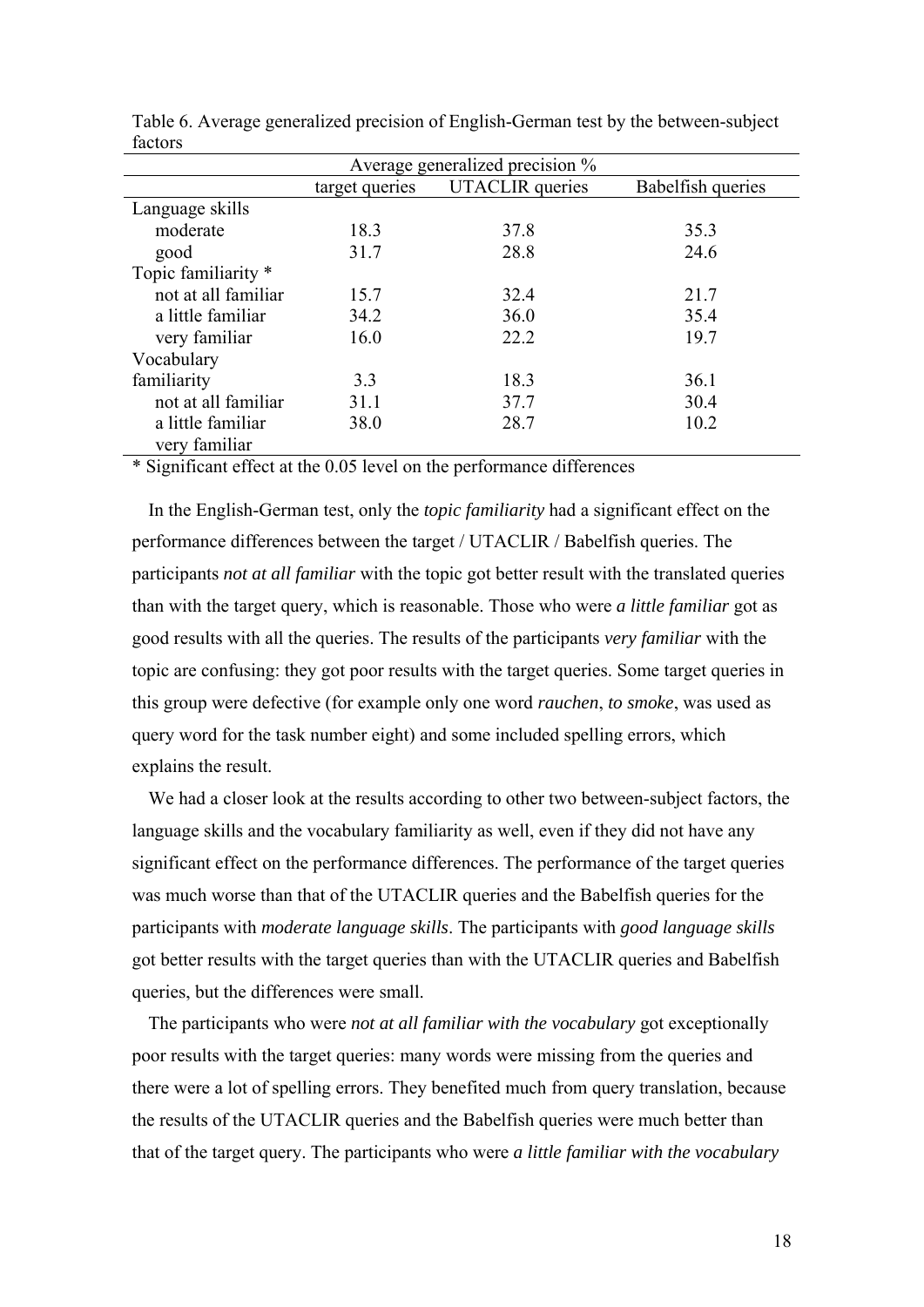got about the similar result with all the queries, while those who were *very familiar* did not benefit from query translation.

We calculated the average performances for each topic. The target queries outperformed slightly the UTACLIR and the Babelfish queries in three topics. Many English queries for these topics were imperfect: important words were missing, causing poor result for translated queries.

Babelfish outperformed UTACLIR in four topics. There was one topic where an important word was missing from the translation dictionary utilized by UTACLIR (topic 4: activist). In the other tasks, UTACLIR gave an incorrect translation from the topic point of view (for example topic 3: gay – fröhlich, bunt).

The UTACLIR queries outperformed the Babelfish queries in six topics. In most of the cases, the translation alternative given by Babelfish was not appropriate for the task (for example topic 9: alcohol - Spiritus).

#### *4.6 Finnish-French performance*

We calculated the average generalized precision for all the between-subject factors in the Finnish-French test (see Table 7).

|                          | Average generalized precision % |                        |  |
|--------------------------|---------------------------------|------------------------|--|
|                          | target queries                  | <b>UTACLIR</b> queries |  |
| Language skills          |                                 |                        |  |
| moderate                 | 28.2                            | 15.7                   |  |
| good                     | 50.3                            | 20.3                   |  |
| Topic familiarity *      |                                 |                        |  |
| not at all familiar      | 17.7                            | 12.3                   |  |
| a little familiar        | 34.5                            | 14.3                   |  |
| very familiar            | 57.1                            | 43.0                   |  |
| Vocabulary familiarity * |                                 |                        |  |
| not at all familiar      | 22.5                            | 2.1                    |  |
| a little familiar        | 31.9                            | 19.6                   |  |
| very familiar            | 59.3                            | 33.8                   |  |

Table 7 Average generalized precision of Finnish-French test by the between-subject factors

\* Significant effect at the 0.05 level on the performance differences

The *topic familiarity* had a significant effect on the performance differences. The average performance of the target queries for participants *not at all familiar* with the topic was 17.7 %, 34.5 % for *a little familiar* and 57.1 % for *very familiar*. Thus, those who knew the topic better got better results with the target query. The average generalized precision of the UTACLIR queries was 12.3 %, 14.3 % and 43.0 %,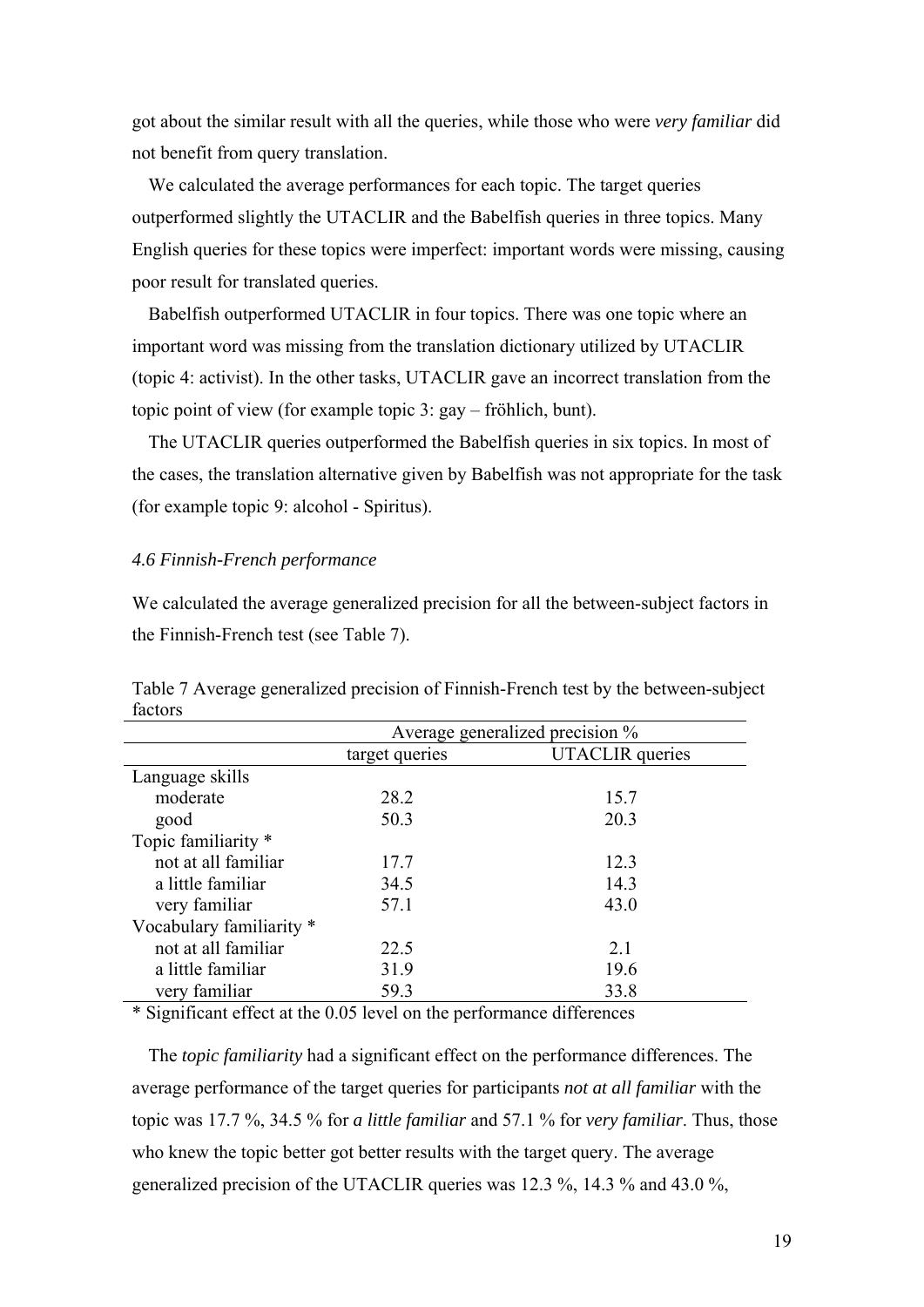respectively. These results are not very reliable, however, because the group *very familiar* included only five tasks out of 48.

Also the vocabulary familiarity had a significant effect on performance differences. We can see that those *familiar with the vocabulary* got better results with the target query than those who are *a little familiar*, and the participants who are *not all familiar* got the worst results. The result of the UTACLIR queries of those who were *not at all familiar* with the vocabulary was only 2.1 %. The source queries in this group included a lot of words missing from the translation dictionary. On the other hand, the participants who were *very familiar* with the vocabulary made source queries which included words present in the dictionary, which explains their good result of the UTACLIR queries.

The result of the target queries in the group with *moderate language skills* was 28.2 %, while it was 50.3 % for those with *good language skills*. The result of the UTACLIR queries are 15.7 % and 20.3 %, respectively. Again, many of the source queries in the group with *moderate language skills* included non-translatable words.

In order to clarify the performance difference between the target language and the UTACLIR queries, we calculated the average performance for each topic, and took a closer look at those with large differences. There was one topic where the UTACLIR queries performed better than the target queries (average generalized precisions 29.3 % and 11.4 % respectively), and one where the UTACLIR queries almost achieved the level of the target queries. The good performance of UTACLIR was due to beneficial translation alternatives given by the translation dictionary. On the other hand, UTACLIR gave very poor results for the other topics. Many of the Finnish queries for these topics included words not present in the dictionary (*tupakointi – smoking, pyöräily – cycling*). Thus we can conclude that the coverage of the translation dictionary has a considerable impact on CLIR performance.

## **6 Discussion and conclusions**

Our first research question was: what is the relative performance of the users' direct querying in the target language vs. the automatically translated target language queries. The answers were different depending on the language pair. In the *Finnish-Swedish* test, the target queries performed almost equally with the UTACLIR queries, the result of the latter being slightly better. In the *English-German* test, the UTACLIR queries attained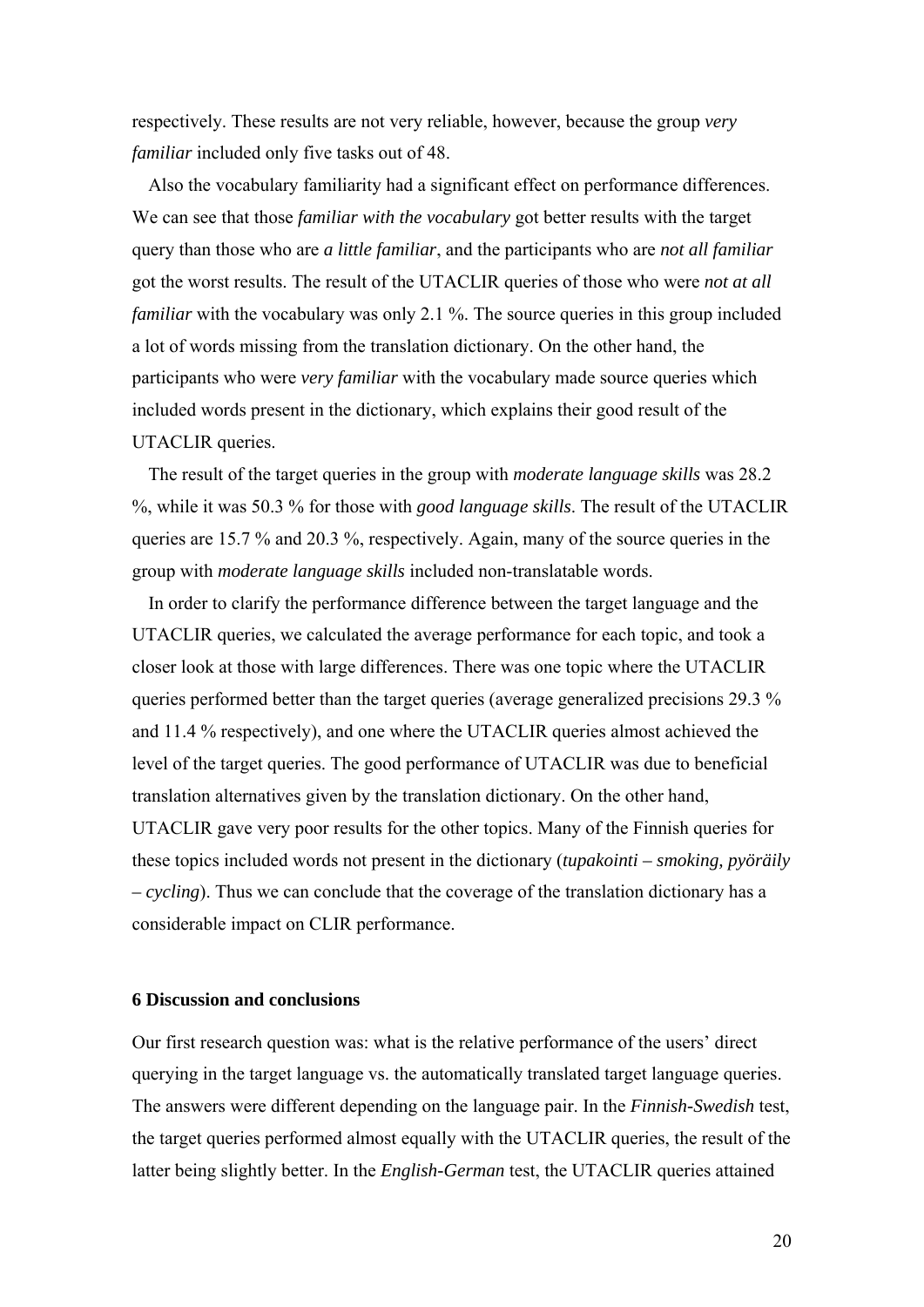the best results, the second was Babelfish, while the target queries got the worst results. The differences were not statistically significant, however. In the *Finnish-French* tests, the target queries performed twice as well as the UTACLIR queries, and the differences were statistically significant. The Finnish-French translation dictionary had shortcomings which affected the results. We found that the quality of the translation dictionary is very important: a defective dictionary does not help even those with not so good language skills.

In conclusion, when the result of the Finnish-French test is downplayed because of the poor dictionary, query translation compared with target language queries seemed to perform much better in our test than it has performed in previous laboratory tests. The reason might be that in the laboratory tests the target language queries are worded on the bases of the topics, which have been formulated by native language speakers. Thus, the queries include all the important words with no spelling errors. On the other hand, the target queries formulated by test persons often are defective: they do not cover all the perspectives of the topic, they include spelling errors, they are too specific or too loose. Formulating a good query is not easy, especially in a foreign language. Thus, our test gives a more truthful image of the benefits of query translation for real users than the laboratory tests do.

Our second research question was whether the language skills and the topic familiarity / the vocabulary familiarity have any effect on the performance differences between the target / UTACLIR / Babelfish queries. In the Finnish-Swedish test we found that the better language skills the user had and the more familiar she was with the vocabulary, the better were the results of the direct queries, while the results of the translated queries were approximately the same between the groups. The results of Finnish-French and English-German tests were parallel, even though the corroborating findings were not statistically significant.

Thus, we can conclude that our assumption was right: the benefits of query translation in the Web seem to depend on users' language skills and activity. We did not have participants with poor language skills in our test, but obviously that kind of users would benefit even more from query translation than those with moderate language skills. However, they would need quality translations of the documents found.

The next issue to study would be whether multi-lingual query translation (one source language, many target languages) is advantageous for Web users.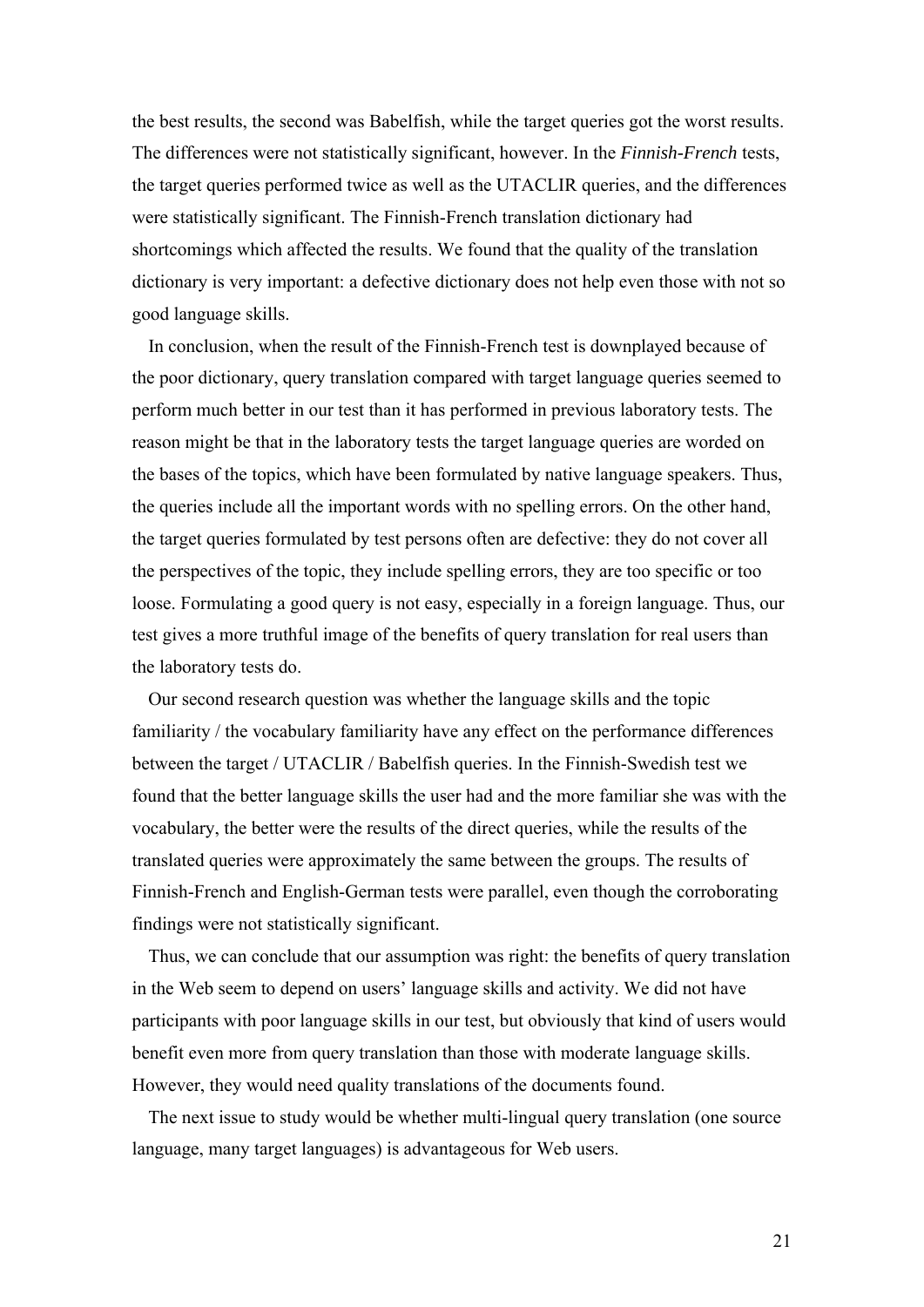# **Acknowledgements**

Research funded, in part, by Academy of Finland project no. 1209960.

The author wishes to thank Prof. Jaana Kekäläinen and Prof. Kalervo Järvelin for their comments in preparing this article.

ENGTWOL (Morphological Transducer Lexicon Description of English): Copyright (c) 1989-1992 Atro Voutilainen and Juha Heikkilä. FINTWOL (Morphological Description of Finnish): Copyright (c) Kimmo Koskenniemi and Lingsoft plc. 1983-1993. GERTWOL (Morphological Transducer Lexicon Description of German): Copyright (c) 1997 Kimmo Koskenniemi and Lingsoft plc. TWOL-R (Run-time Two-Level Program): Copyright (c) Kimmo Koskenniemi and Lingsoft plc. 1983-1992. GlobalDix Dictionary Software was used for automatic word-by-word translations. Copyright (c) 1998 Kielikone plc, Finland. MOT Dictionary Software was used for automatic word-by-word translations. Copyright (c) 1998 Kielikone plc, Finland.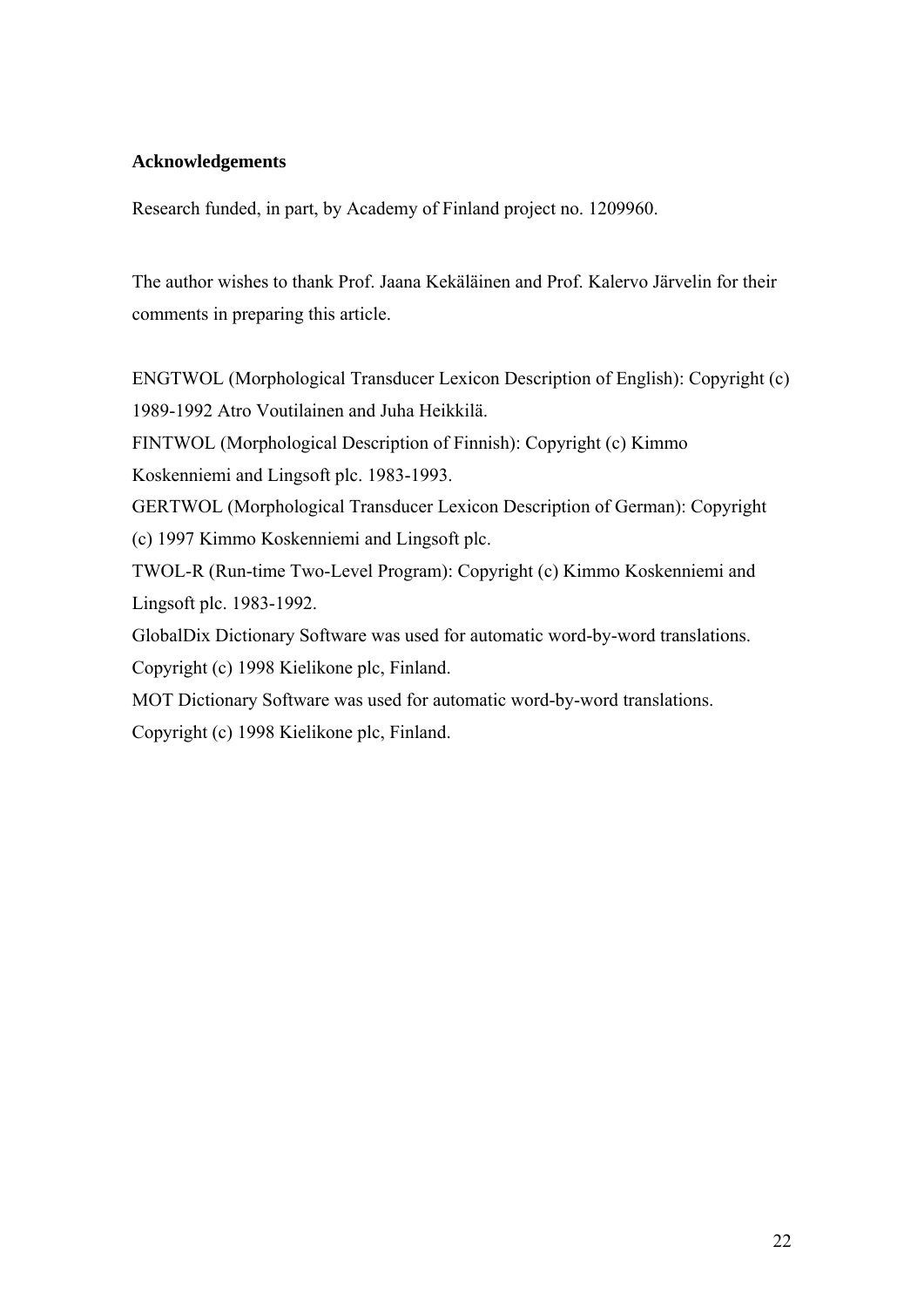# **Appendix 1**

The start questionnaire

The year of graduation:

The last report grade in the target language (5-10):

The high school graduation exam grade in the target language (a, b, c, m, e, l):

Have you practiced your skills in the target language by reading and/or listening over the past two years?

 $1 = \text{not at all}$  $2 = a$  little (a couple of times in a year)  $3 =$  monthly  $4 =$  much (at least weekly)

Have you practiced your skills in the target language by speaking and/or writing over the past two years?

 $1 = not at all$  $2 = a$  little (a couple of times in a year)  $3 =$  monthly  $4 =$  much (at least weekly)

Do you have any other relationship or activity regarding the target language?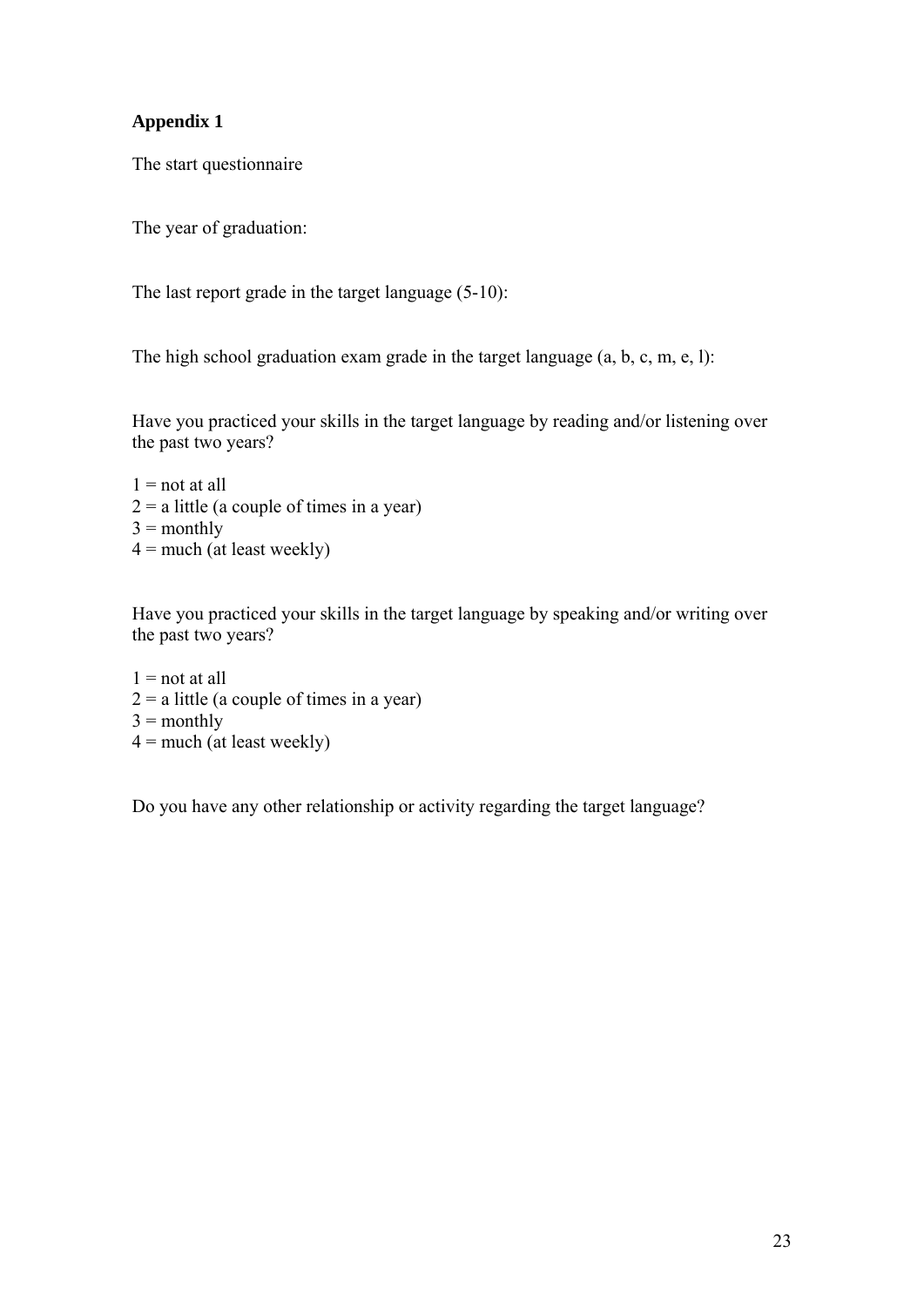# **Appendix 2**

The topic questionnaire

Was the topic familiar to you?

 $1 = not at all$  $2 = a$  little  $3$  = very familiar

Was the target language vocabulary (concerning the topic) familiar to you?

 $1 =$ not at all  $2 = a$  little  $3 =$  very familiar

# **Appendix 3**

The closing questionnaire

Which did you find easier, formulating the source language or the target language query?

What was difficult when formulating the queries?

Which document representations and/or parts did you use to assess ...? [snippets and browsing full text].? What was difficult?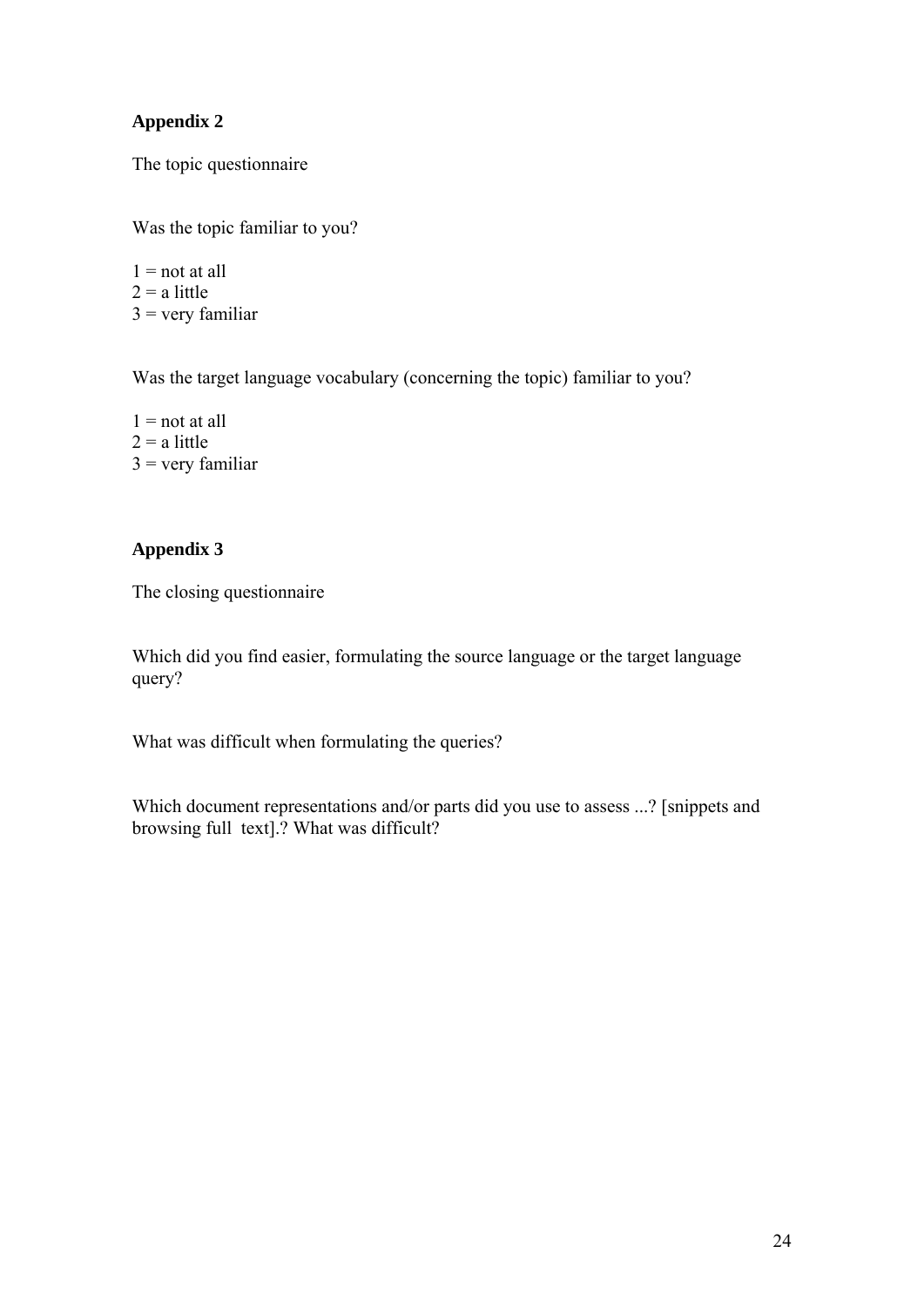# **Appendix 4**

English-German topics

- 1. You have a German friend, who has lived in Finland for three years. He and his family have converted to Islam a year ago. They have decided to move back to Germany. There are two school-aged children in the family. Your friend wants them to attend an Islamic school in Germany. On the other hand, he has heard that all the German citizens, no matter their ethnic and religious background, have to attend basic studies in German state schools. You promised your friend to clarify this by searching information in the Internet.
- 2. You have friends who are very interested in German culture, language and food. You are going to organize a German evening for them: play German music, show German movies and offer German food and bier. The only German food speciality you remember is sour cabbage. Try to find German recipes in the Internet, sour cabbage recipes and also other ones. The recipes must be written in German, naturally!
- 3. You have heard that one of your friends is a gay, but he has told you nothing about this himself. During the last few months this friend has considered the possibility to move to Germany. Now you are curious to know what has been written in the Internet in German about gay marriages and German legislation concerning gay marriages.
- 4. You are interested in the animal activism: you always read the news concerning activists' measures, especially against fur farms. Now you wonder what the situation in Germany is: are there animal activists in Germany and do they come against furs? You want to find documents in the Internet describing measures taken by animal right activists against fur farming, fur shops and people wearing furs.
- 5. You have chosen a new minor subject at the university: social work. Now it is time to write your first essay. Your subject is children taken in custody because of drug use of the parents. You want to make comparative study between cases in Finland and Germany. You try to find documents in the Internet on that kind of cases in Germany.
- 6. You and your friends are planning a cycling tour to Germany next summer. None of you has visited Germany before, but all of you have some German language skills. Now you should clarify whether there are any recommended cycling tours in Germany, and what kind of accommodation is available. You make an Internet search to find out these things.
- 7. You are interested in all kinds of special diets, and you always read texts concerning them. You don't adhere to any diet yourself, but you rather are willing to question the rationality of them. In Finland diets of low carbohydrate are quite favourable nowadays. You want to find out whether they are popular in Germany as well. You want to know what has been written about those diets and their slimming effect in the Internet in German.
- 8. Many of your friends smoke. They are not very rapturous about the possible new law whose purpose is to restrict smoking in public places, such as restaurants, cafes and bars. You ponder what might be the situation in Germany: are there any laws restricting smoking? What do people think about smoking restrictions? In order find out this you make an Internet search trying to discover German discussions and opinions about smoking restrictions.
- 9. You have followed the conversation about legalizing drugs in Finland. There are opinions that alcohol is much more dangerous than cannabis and other mild drugs, and that smoking is as addictive as using drugs. Now you want to know what kind of opinions there are in Germany, and you use the Internet for clarifying this.
- 10. You have taken journalist studies as a part of your degree. Now you are participating in a course where you should write an essay about texts in the Internet: what kind of texts are there about the subject you have selected. In addition, you have to compare Finnish texts with texts in some other language. You select the mental health problems among young people as your subject, and German as the other language. Now you should find German texts about mental health problems among young people in the Internet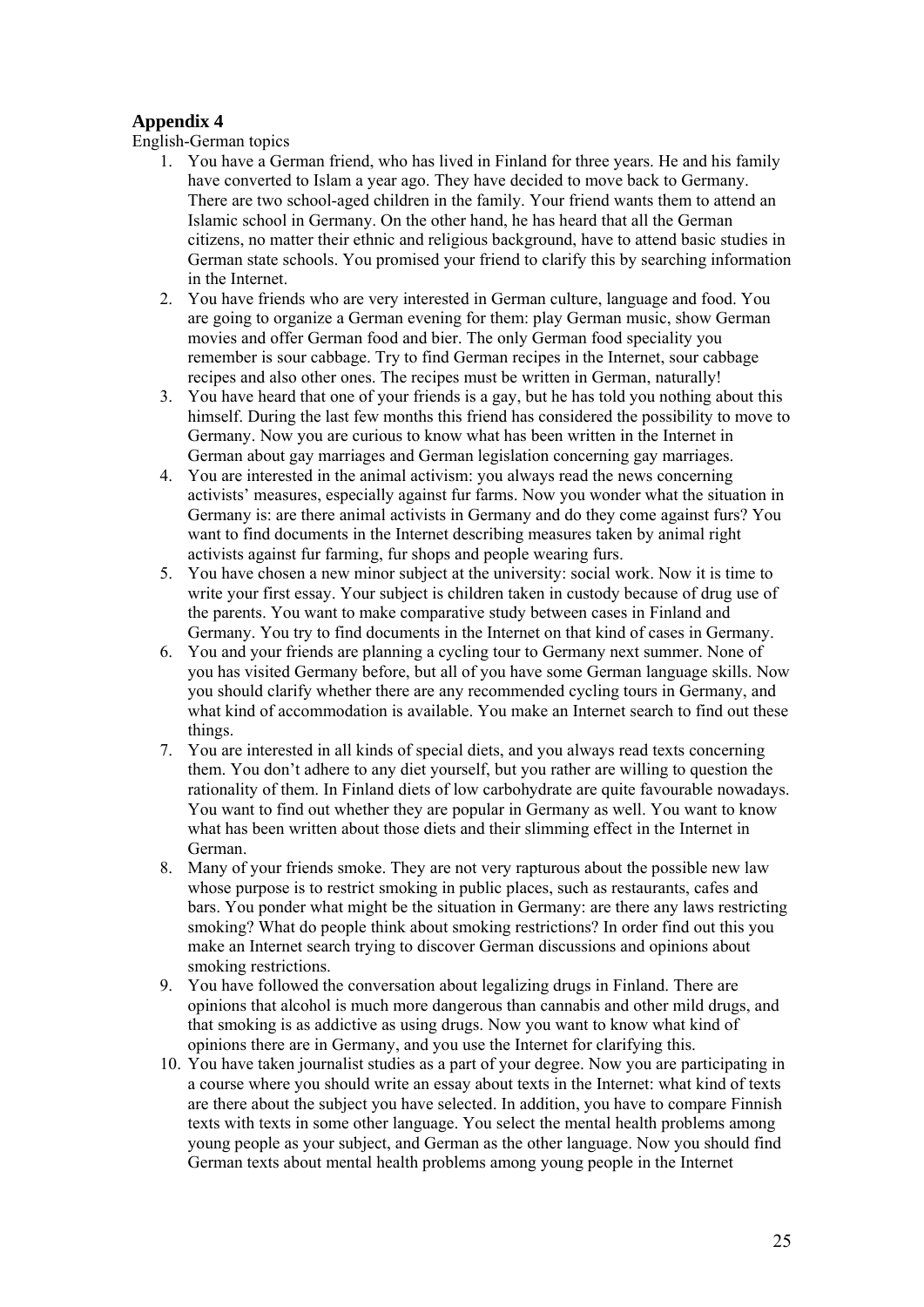#### **References**

- Airio E, Keskustalo H, Hedlund T and Pirkola A (2003) UTACLIR@CLEF2002 Bilingual and multilingual runs with a unified process. In Peters C, Braschler M, Gonzalo J and Kluck M, (eds.), Advances in cross-language information retrieval. Results of the cross-language evaluation forum - CLEF 2002, Lecture Notes in Computer Science 2785, Springer, pp. 91–100
- Bian, G.-W., & Chen, H-H. (2000). Cross-language information access to multilingual collections on the internet. Journal of the American Society for Information Science 51(3), pp. 281–296.
- Black, T.R. (1999). Doing quantitative research. in the social sciences. An integrated approach to research design, measurement and statistics. SAGE Publications.
- Borlund, P. (2000). Evaluation of interactive information retrieval systems. Åbo: Åbo Akademi University Press.
- Capstick, J., Diagne, A.K., Erbach, G. Uszkoreit, H., Leisenberg, A. & Leisenberg, M. (2000) A System for supporting cross-lingual information retrieval. Information Processing and Management 36 (2), pp. 275-289.
- Gulli, A., Signorini, A. (2005). The Indexable Web is More than 11.5 Billion Pages. In Special Interest Tracks & Posters Publications, The 14<sup>th</sup> International World Wide Web Conference 2005, pp. 902-903. Available at http://www.www2005.org/cdrom/docs/p902.pdf.
- Hull, D. (1993). Using statistical testing in the evaluation of retrieval experiments. ACM SIGIR 1993, Pittsburgh, PA.
- iCLEF interactive track for the Cross-Language Evaluation Forum. Retrieved May 2006. Available from <http://nlp.uned.es/iCLEF/index.htm>.
- Järvelin, K. & Kekäläinen, J. (2000). IR evaluation methods for retrieving highly relevant documents. In: Belkin, N. & Ingwersen, P. & Leong, M-K. (Eds.), Proceedings of the 23th Annual International ACM SIGIR Conference on Research and Development in Information Retrieval (ACM SIGIR '00), Athens, Greece, July 24-28, 2000. New York, NY: ACM Press, pp. 41-48.
- Kekäläinen, J. & Järvelin, K. (2002). Using Graded Relevance Assessments in IR Evaluation. Journal of the American Society for Information Science and Technology 53(13): 1120-1129.

Kielikone plc. http://www.kielikone.fi/en/

- Oard, D.W., Gonzalo, J., Sanderson, M., López-Ostenero, F., Wang, J. (2004). Interactive Cross-Language Document Selection. Information Retrieval 7(1-2), pp. 205-228.
- Ogden, W., Cowie, J., Davis, M., Ludovik, E., Nirenburg, S., Molina-Salgado, H., et al. (1999). Keizai: An interactive cross-language text retrieval system. Paper presented at the Machine Translation Summit VII, Workshop on Machine Translation for Cross-Language Information Retrieval, Singapore, PRC.
- Ogden, W.C., & Davis, M.W. (2000). Improving cross-language text retrieval with human interactions. Proceedings of the Hawaii International Conference on System Science (HICSS-33), Vol. 3.
- Over, P. (1998). The TREC interactive track: an overview. Retrieved October 2005. Available from <http://www.itl.nist.gov/iaui/894.02/works/presentations/dublin98/sld001.htm>
- Penas, A., Gonzalo, J., & Verdejo, F. (2001). Cross-language information access through phrase browsing. Paper presented at the 6th International Conference of Natural Language for Information Systems (NLDB'01), Madrid, Spain.
- Petrelli, D., Levin, S., Beaulieu, M. & Sanderson, M. (2006). Which user interaction for cross-language information retrieval? Design issues and reflections. Journal of the American Society for Information Science and Technology 57(5) pp. 709-722.